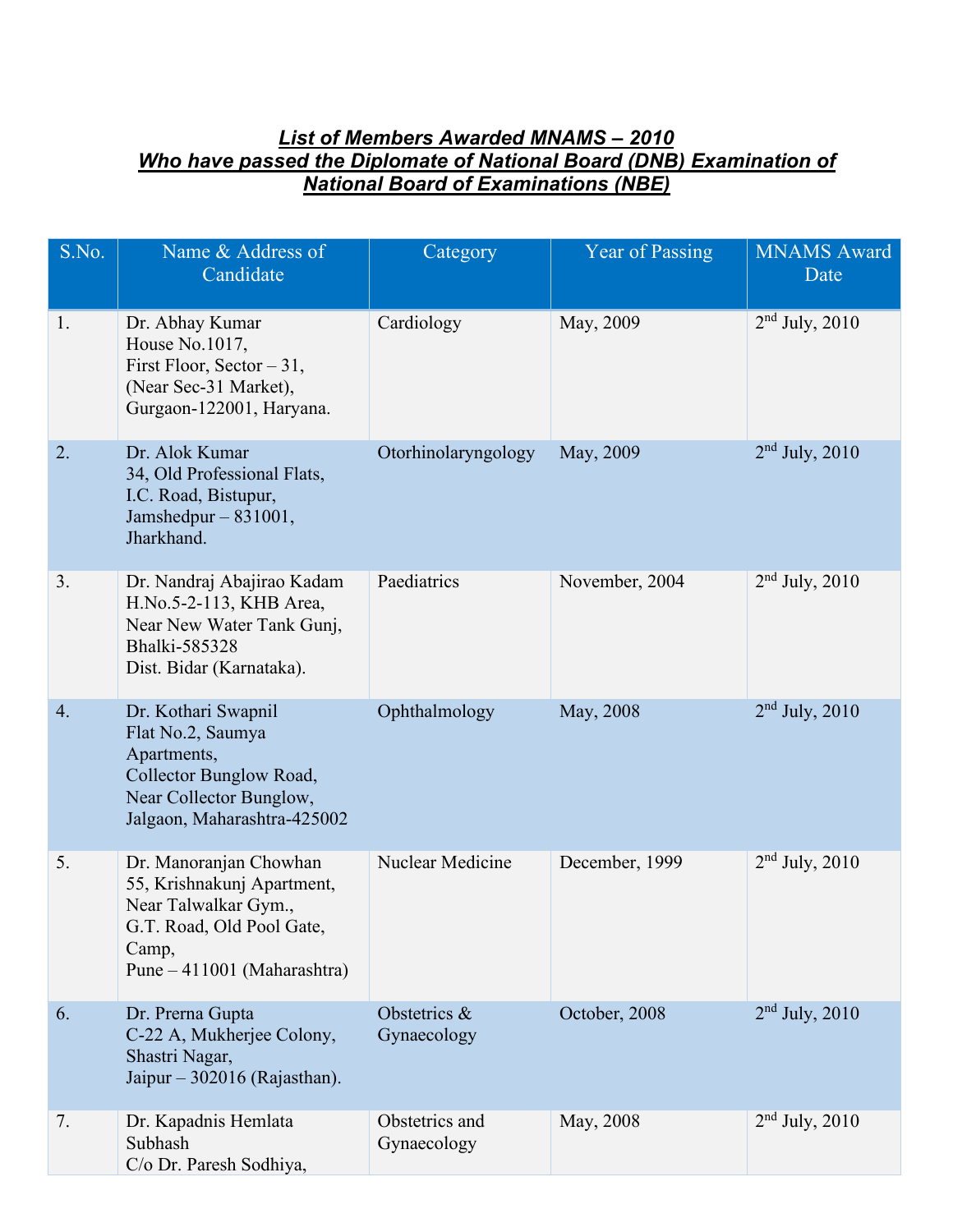|     | G-38 Bakhtawar Ram Nagar,<br>Near Ajit Club,<br>Indore $-452001$ .<br>Madhya Pradesh.                                                   |                                 |                     |                    |
|-----|-----------------------------------------------------------------------------------------------------------------------------------------|---------------------------------|---------------------|--------------------|
| 8.  | Dr. Darmeshwaran V.M.<br>'Subhiksha' 401/403,<br>Perundurai Road,<br>$Erode - 638011$<br>Tamil Nadu.                                    | <b>Plastic Surgery</b>          | <b>March</b> , 2008 | $2nd$ July, 2010   |
| 9.  | Dr. Manu Goel<br>$B-57,$<br>Sujan Singh Park,<br>Sonepat, Haryana-131001.                                                               | Obstetrics and<br>Gynaecology   | September, 2007     | $2nd$ July, 2010   |
| 10. | Dr. Kamlesh Jain<br>Aesthetica,<br>No.6 HO Chi Minh Sarani<br>Ist Floor (Next to US<br>Consulate),<br>Kolkata - 700071.                 | Oral & Maxillofacial<br>Surgery | September, 2005     | $2nd$ July, $2010$ |
| 11. | Dr. Pawar Bhagyashri Ashok<br>C/o Dr. Satish Deshmukh,<br>Deshmukh Eye Hospital,<br>Khaperde Garden, Amravati,<br>Maharashtra - 444602. | Ophthalmology                   | June, 2009          | $2nd$ July, 2010   |
| 12. | Dr. Himanshu Satish<br>Deshmukh<br>Daulat Building,<br>Khaperde Garden,<br>Irwin Square,<br>Amravati, Maharashtra-<br>444602.           | Ophthalmology                   | May, 2008           | $2nd$ July, 2010   |
| 13. | Dr. Pradeep Kumar Rai<br>74-A, Brij Enclave,<br>Sunderpur,<br>Varanasi-221005 (U.P.)                                                    | Nephrology                      | June, 1994          | $2nd$ July, 2010   |
| 14. | Dr. Panse Ravindra Jagdeesh<br>10/73, Agarkar Nagar.<br>Pune – 411001 (Maharashtra).                                                    | Orthopaedics                    | April, 2009         | $2nd$ July, 2010   |
| 15. | Dr. Nayanathara Ramesh<br>T.C. 27/643, Vazhapallil,<br>Vanchiyoor P.O.,<br>Thiruvananthapuram,<br>Kerala-695035.                        | Otorhinolaryngology             | April, 2003         | $2nd$ July, 2010   |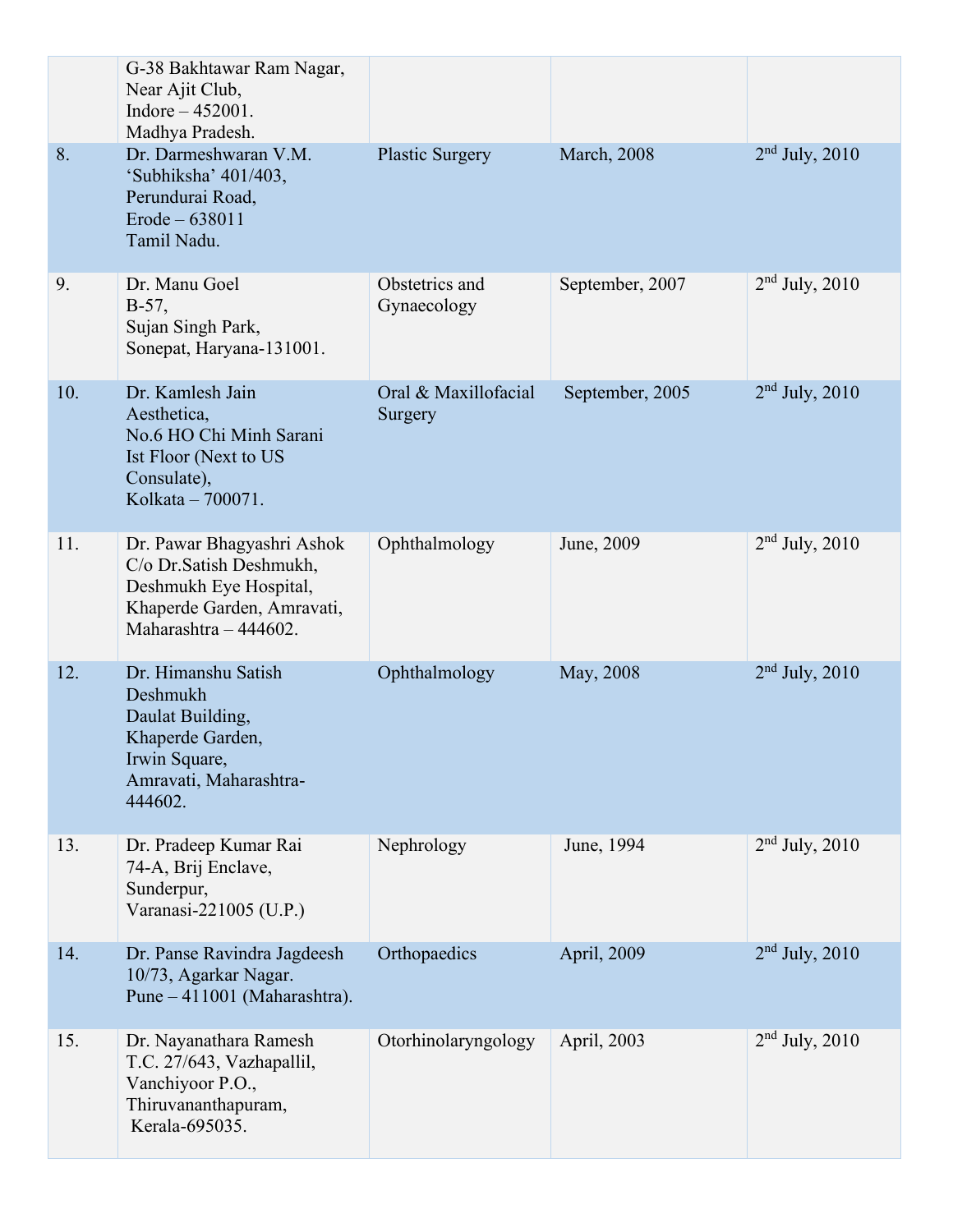| 16. | Dr. Sathyajith Nair<br>Thejus, Mannam Road,<br>Kunnumpuram,<br>Edapally North, Kochi,<br>Kerala - 682024.                                                       | Paediatrics                   | May, 2008      | $2nd$ July, 2010 |
|-----|-----------------------------------------------------------------------------------------------------------------------------------------------------------------|-------------------------------|----------------|------------------|
| 17. | Dr. Agarwal Swapnil Sudhir<br>Kumar<br>2-32, Ghanshyam Park,<br>Behind Sahyog Society,<br>Gorwa Road,<br>Vadodara - 390016.                                     | <b>Forensic Medicine</b>      | August, 2002   | $2nd$ July, 2010 |
| 18. | Dr. Kislay Dimri<br>House No.1157-C,<br>Sector 32-B,<br>Chandigarh $-160030$ .                                                                                  | Radio-Therapy                 | April, 2002    | $2nd$ July, 2010 |
| 19. | Dr. Saha Hinglaj Sanat Kumar<br>BF 7/45,<br>Desh Bandhu Nagar (N),<br>Sahapara, Baguiati,<br>Kolkata – 700059 (West<br>Bengal).                                 | General Surgery               | May, 2009      | $2nd$ July, 2010 |
| 20. | Dr. Junaid Hashmi<br>2794, Street Jhot Wali,<br>Pahari Bhojla,<br>Delhi - 110006.                                                                               | Anaesthesiology               | May, 2009      | $2nd$ July, 2010 |
| 21. | Dr. Anuja Bhargava<br>No.8 Blunt Square<br>(Durgapuri),<br>Lucknow - 226004.                                                                                    | Otorhinolaryngology           | November, 2008 | $2nd$ July, 2010 |
| 22. | Dr. Shweta Tripathi<br>No.8 Blunt Square<br>(Durgapuri),<br>Lucknow $-226004$ .                                                                                 | Ophthalmology                 | June, 2009     | $2nd$ July, 2010 |
| 23. | Dr. Renu Raina<br>B-10, 7218, Vasant Kunj,<br>New Delhi - 110070.                                                                                               | Obstetrics and<br>Gynaecology | May, 2004      | $2nd$ July, 2010 |
| 24. | Dr. Ravikumar Srinivasan<br>C/o Dr. K. Srinivasan,<br>Plot No.10, $(158/41)$ ,<br>Ramiah Thevar Street,<br>Nataraja Nagar,<br>Madurai - 625016 (Tamil<br>Nadu). | Neurology                     | May, 2007      | $2nd$ July, 2010 |
| 25. | Dr. Sachin Khullar                                                                                                                                              | Orthopaedics                  | April, 2006    | $2nd$ July, 2010 |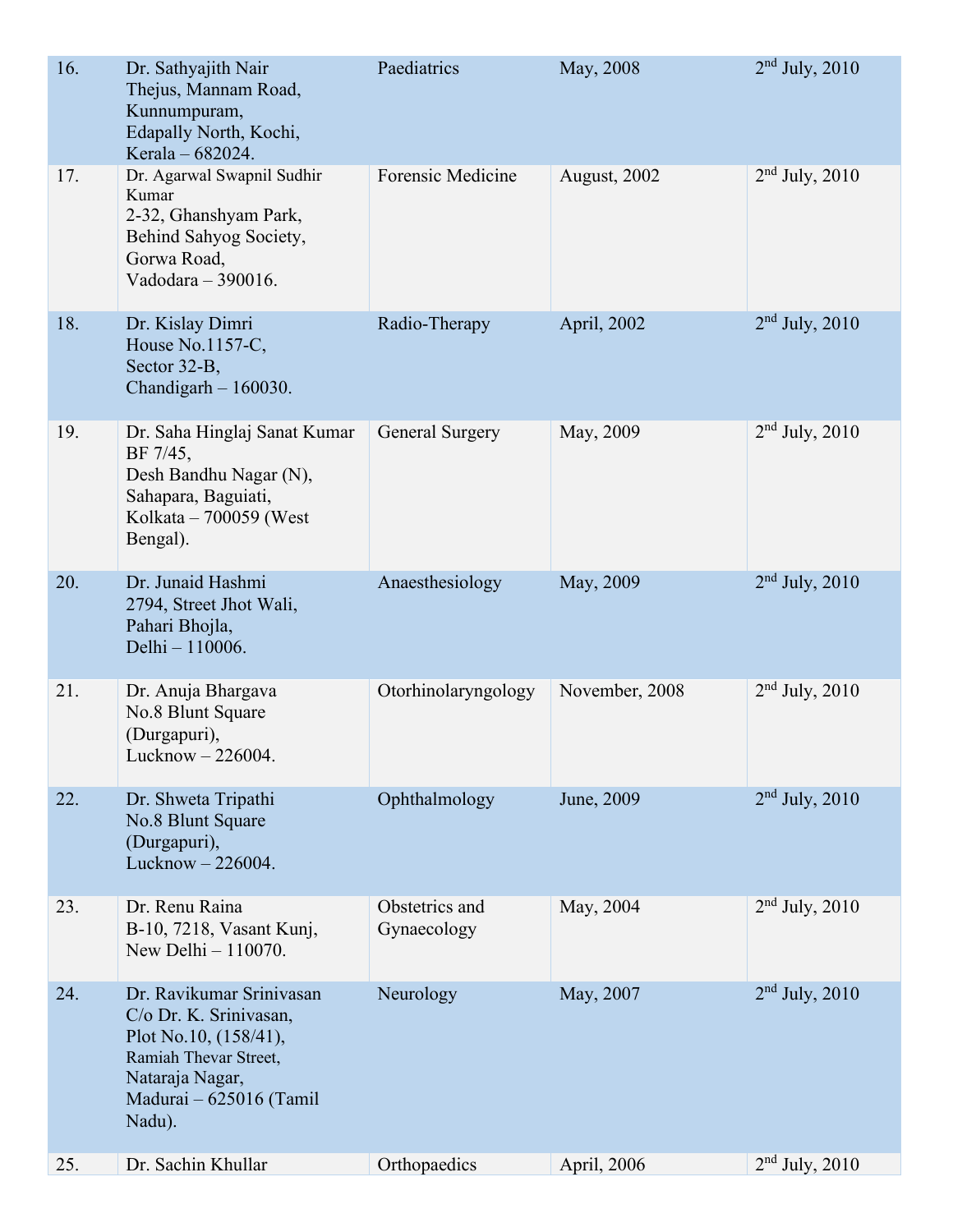|     | 43, Vikas Vihar,<br>Phase $- I$ ,<br>Ferozepur City,<br>Punjab - 152002.                                                                    |                               |                 |                    |
|-----|---------------------------------------------------------------------------------------------------------------------------------------------|-------------------------------|-----------------|--------------------|
| 26. | Dr. Chandrakala K.A.<br>2/1A, L.I.C. Agents Colony,<br>Kurichi, Sundarapuram P.O.,<br>Coimbatore – $641024$ (T.N.)                          | Obstetrics and<br>Gynaecology | May, 2008       | $2nd$ July, 2010   |
| 27. | Dr. Ranjana Walker<br>63, 24A,<br>Chandigarh $-160023$ .                                                                                    | Pathology                     | December, 1994  | $2nd$ July, 2010   |
| 28. | Dr. Ravikumar Bholaram<br>Thapar<br>302, Amar Residency,<br>Punjabwadi, S.T.Road,<br>Deonar, Mumbai - 400088<br>(Maharashtra).              | Radio Diagnosis               | April, 2006     | $2nd$ July, 2010   |
| 29. | Dr. Majithia Radhika Suresh<br>302, Amar Residency,<br>Punjabwadi, S.T.Road,<br>Deonar, Mumbai - 400088.                                    | Radio Diagnosis               | September, 2005 | $2nd$ July, 2010   |
| 30. | Dr. Sandeep Madanmohan<br>Mahajan<br>"Sankul", Plot No. - 1376,<br>Near Santoshi Kizana Strores,<br>New Nandanwan Layout,<br>Nagpur $-09$ . | Radio Diagnosis               | September, 2005 | $2nd$ July, 2010   |
| 31. | Dr. Shwetabh<br>Mani Niketan,<br>Madhaw Market,<br>Nagwa, Lanka,<br>Varanasi $-5$ , U.P.                                                    | Orthopaedics                  | September, 2007 | $2nd$ July, 2010   |
| 32. | Dr. Girish Menon R.<br>Anjali, VRA - 49,<br>Mannamoola, Peroorkada,<br>Trivandrum $-695005$ .<br>Kerala.                                    | Neuro Surgery                 | May, 1997       | $2nd$ July, $2010$ |
| 33. | Dr. Ritesh Dilip Kamat<br>G-1 Nalini;<br>Raj Kunj Society,                                                                                  | Radio Diagnosis               | May, 2005       | $2nd$ July, 2010   |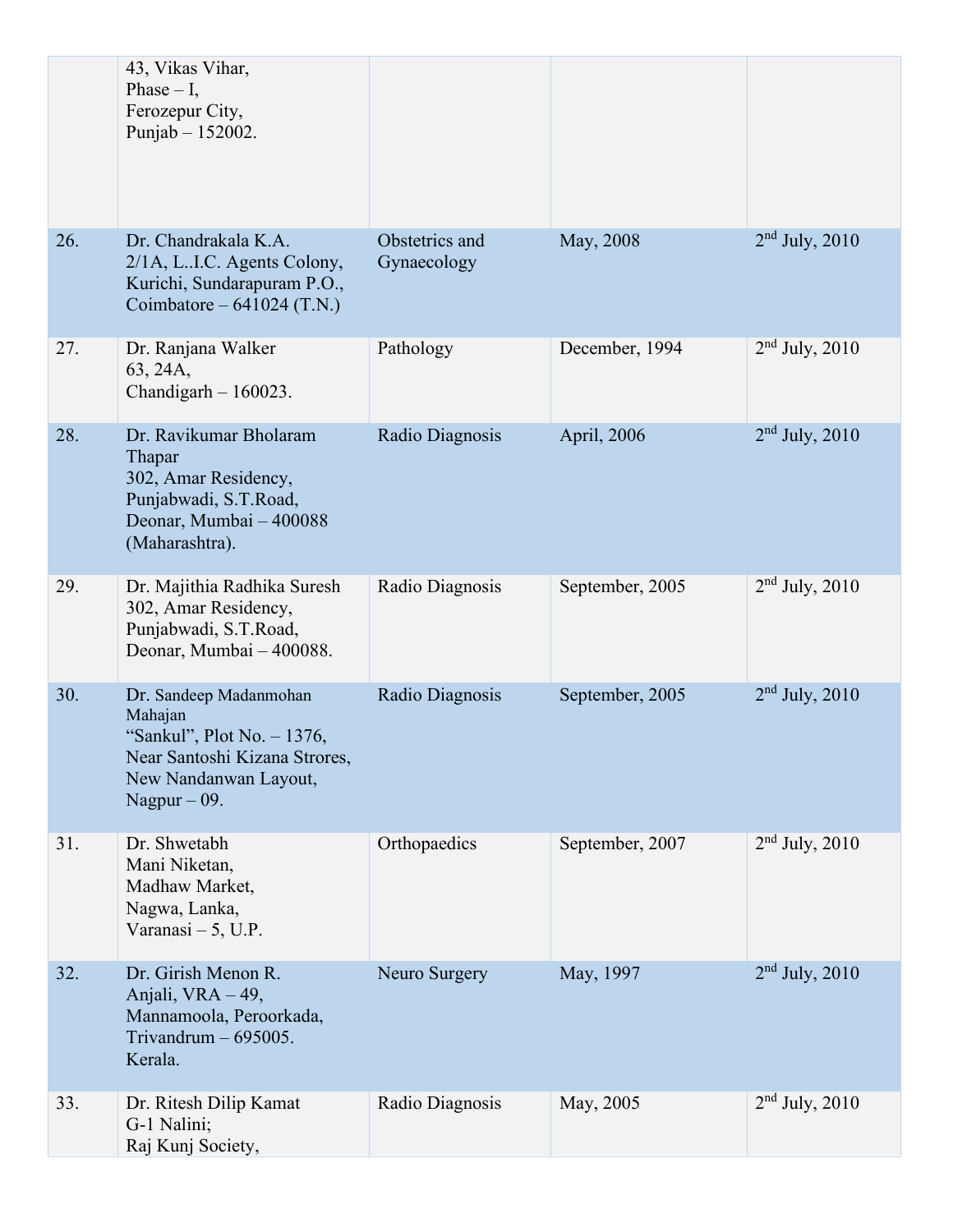|     | RCF RD; Near Loreto<br>Convert, Chembur;<br>Mumbai - 4000 74<br>(Maharashtra).                                                        |                 |                 |                  |
|-----|---------------------------------------------------------------------------------------------------------------------------------------|-----------------|-----------------|------------------|
| 34. | Dr. Somika Sethi<br>B-503 Lake View Apartments,<br>GH-14, Near Bosco School,<br>Paschim Vihar, New Delhi-<br>110087.                  | Pathology       | May, 2007       | $2nd$ July, 2010 |
| 35. | Dr. Rahul Ojha<br>D2/58,<br>Danish Kunj,<br>Kolar Road,<br>Bhopal - 462043 (Madhya<br>Pradesh).                                       | Paediatrics     | October, 2000   | $2nd$ July, 2010 |
| 36. | Dr. Sakthikanal<br>732, Brough Road,<br>$Erode - 638001,$<br>Tamil Nadu.                                                              | Orthopaedics    | September, 2009 | $2nd$ July, 2010 |
| 37. | Dr. Sangram Sudhakar<br>Karandikar<br>C-1410, Meridian Apartment,<br>Sector 6, Nerul West, Navi,<br>Mumbai - 400706<br>(Maharashtra). | General Surgery | September, 2004 | $2nd$ July, 2010 |
| 38. | Dr. Sumita Dahiya<br>C-1410, Meridian Apt.,<br>Sector 6, Nerul West, Navi,<br>Mumbai - 400706<br>(Maharashtra).                       | Ophthalmology   | May, 2004       | $2nd$ July, 2010 |
| 39. | Dr. Shine B.<br>Nandanam,<br>No.116, Upasana Nagar,<br>Kollam - 691001, Kerala.                                                       | General Surgery | October, 2008   | $2nd$ July, 2010 |
| 40. | Dr. Shah Amit Kirtikumar<br>50, Katju Nagar,<br>Ratlam - 457001 (Madhya<br>Pradesh).                                                  | Orthopaedics    | September, 2007 | $2nd$ July, 2010 |
| 41. | Dr. Vineet Dabas<br>A-202, A-Block,<br>Vikaspuri,<br>New Delhi - 110018.                                                              | Orthopaedics    | May, 2009       | $2nd$ July, 2010 |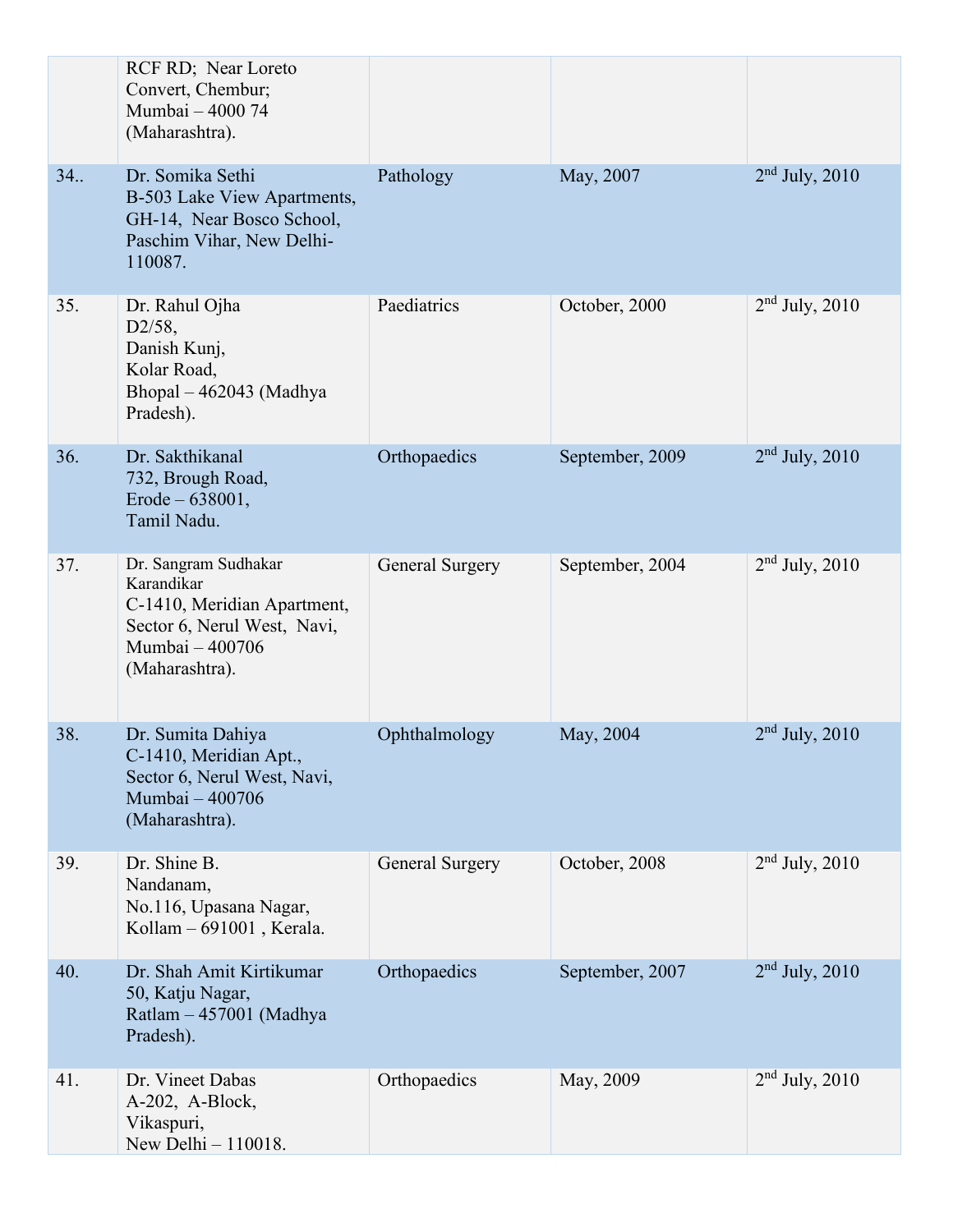| 42. | Dr. K.S. Prakash Rao<br>S/o Dr.K.M.Subraya,<br>'Giridarshini',<br>Post Sullia D.K. 574239<br>Karnataka.                       | <b>General Medicine</b>       | March, 2007     | $2nd$ July, 2010 |
|-----|-------------------------------------------------------------------------------------------------------------------------------|-------------------------------|-----------------|------------------|
| 43. | Dr. Karthi Sundar V.<br>FF1-Galilie Square,<br>No.27/11-Lakshmi Street,<br>Kilpauk,<br>Chennai $-600010$ .                    | Orthopaedics                  | September, 2009 | $2nd$ July, 2010 |
| 44. | Dr. Manojkumar C.V.<br>173/3, J.P.Nagar,<br>Ganapathy,<br>Coimbatore $-641006$ .<br>Tamilnadu.                                | Orthopaedics                  | May, 2009       | $2nd$ July, 2010 |
| 45. | Dr. Sabir Hussain<br>C-96, Shastri Nagar,<br>Jodhpur (Rajasthan)-342001.                                                      | Gastroenterology              | May, 2009       | $2nd$ July, 2010 |
| 46. | Dr. Devbrata Radhikamohan<br>Adhikari<br>504, B, Gold Coin,<br>Tardeo Raod,<br>Haji Ali,<br>Mumbai - 400034.                  | <b>General Surgery</b>        | April, 2009     | $2nd$ July, 2010 |
| 47. | Dr. Susmita Biswas<br>RZ 26 P/31A,<br>Extension Indira Park,<br>Palam Colony, Gali No.8,<br>New Delhi - 110045.               | Obstetrics &<br>Gynaecology   | May, 2008       | $2nd$ July, 2010 |
| 48. | Dr. Umamaheswari A.<br>5/255Pillaiyarvillai,<br>Rajakkamangalam Post,<br>Kanyakumari District-<br>629502, Tamil Nadu.         | Obstetrics and<br>Gynaecology | August, 2006    | $2nd$ July, 2010 |
| 49. | Dr.Nair Vinod<br>Chandrashekaran<br>C/o Ashish Patil,<br>Flat No. $-2C/306$ ,<br>Dheeraj Upavan Building,<br>Borivili - East, | Orthopaedics                  | April, 2009     | $2nd$ July, 2010 |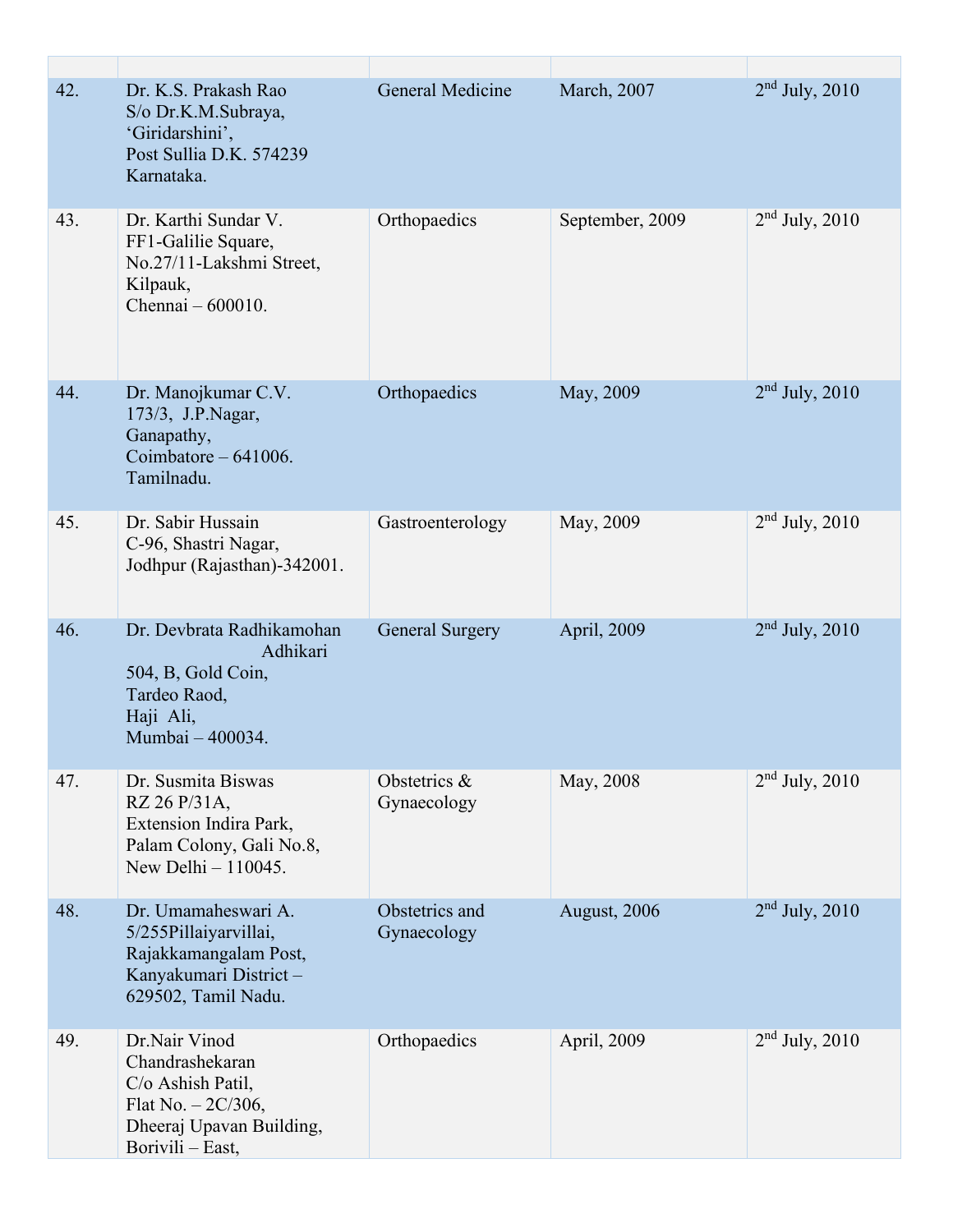|     | Mumbai - 400066.                                                                                                                            |                        |                 |                           |
|-----|---------------------------------------------------------------------------------------------------------------------------------------------|------------------------|-----------------|---------------------------|
| 50. | Dr. Velammal P.<br>W/o Dr.V.N.Nagaprabu,<br>5, Kumudam Street,<br>Ayyappa Nagar, L.I.C.<br>Colony,<br>Tiruchirapalli,<br>Tamil Nadu-620021. | General Medicine       | May, 2009       | $2nd$ July, 2010          |
| 51. | Dr. Kishore Kumar<br>11-A, Skyline Marble Arch,<br>Judges Avenue, Kaloor,<br>Kochi - 682017, Kerala.                                        | General Medicine       | March, 2003     | $2nd$ July, 2010          |
| 52. | Dr. Patni Pankaj Vinodkumar<br>A-301 Indraprastha Complex,<br>Race Course Circle,<br>Vadodara - 390007, Gujarat.                            | Orthopaedics           | April, 2009     | $2nd$ July, 2010          |
| 53. | Dr. Pravin Jain<br>C/o Mr.S.K.Jain,<br>Jinwani Engg. Corporation,<br>Post Govindpur,<br>Dhanbad,<br>Jharkhand $-828109$                     | Ophthalmology          | May, 2008       | $2nd$ July, 2010          |
| 54. | Dr. K.Sriram<br>B-12, Ambiga Circle,<br>Thiruvalluvar Nagar,<br>Puducherry $-605003$ .                                                      | <b>General Surgery</b> | October, 2009   | $2nd$ July, 2010          |
| 55. | Dr. Desai Pragneshkumar<br>Natvarsinh<br>Room No.102, Boys Hostel,<br>Safdarjung Hospital,<br>New Delhi - 110029.                           | General Surgery        | September, 2009 | $\sqrt{2^{nd}$ July, 2010 |
| 56. | Dr. Tanweer Shahid<br>52-B, Shakespeare Sarani,<br>Flat 7D, (Sukh Sadan),<br>Kolkata - 700017.                                              | Radiotherapy           | April, 2007     | $2nd$ July, 2010          |
| 57. | Dr. Shakaeb Yasser Khan<br>52-B Shakespeare Sarani,<br>Sukh Sadan, Flat 7D,<br>Kolkata - 700017.                                            | Otorhinolaryngology    | April. 2006     | $2nd$ July, 2010          |
| 58. | Dr. Uttam Agarwal<br>80, Golaghata Road,<br>VIP Towers, Block-B,<br>$Flat - 5B$ ,                                                           | Otorhinolaryngology    | May, 2009       | $2nd$ July, 2010          |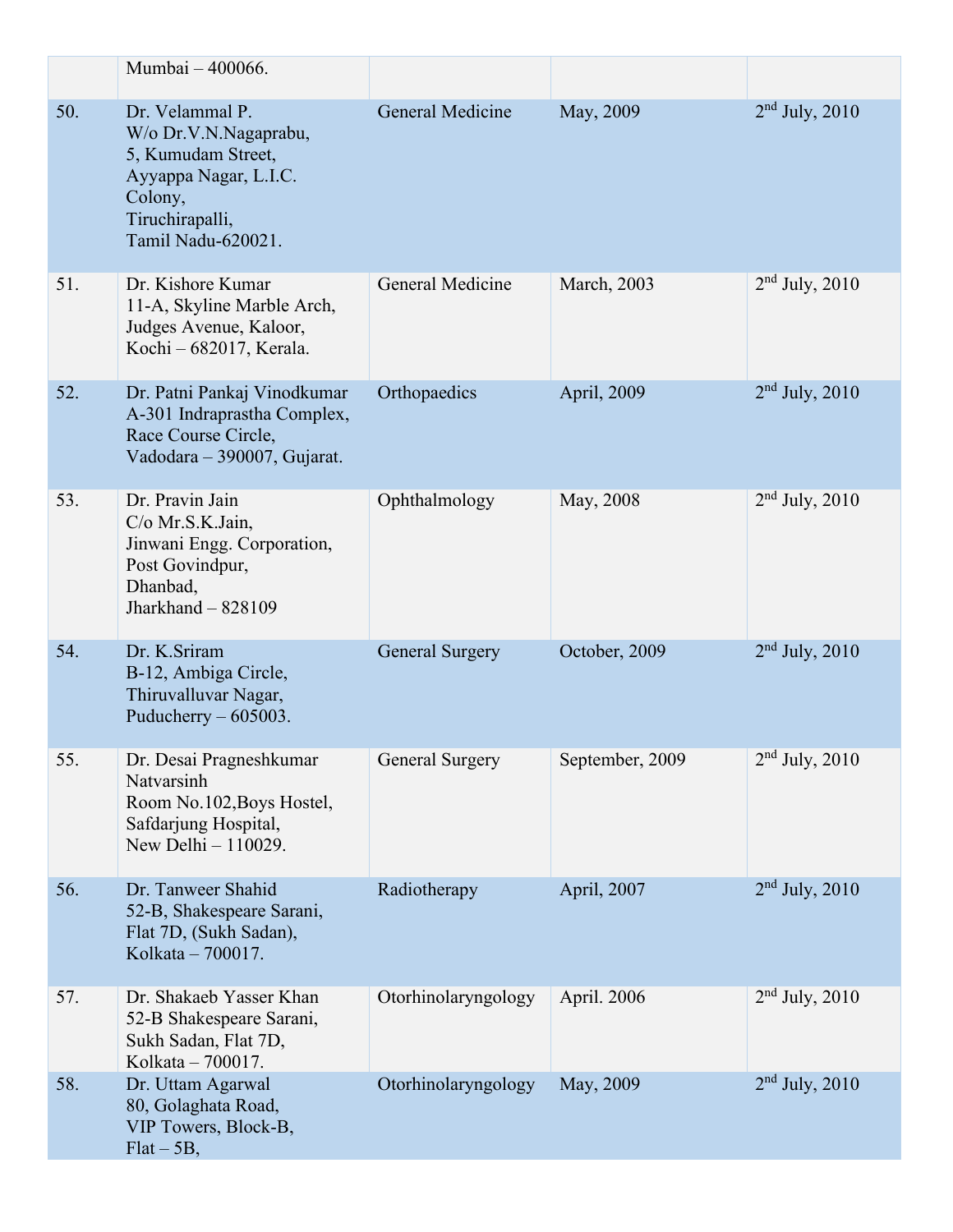|     | Kolkata - 700048.                                                                                                                              |                             |               |                  |
|-----|------------------------------------------------------------------------------------------------------------------------------------------------|-----------------------------|---------------|------------------|
| 59. | Dr. Ankush Garg<br>$16/8$ , IInd Floor,<br>West Patel Nagar,<br>New Delhi-110008.                                                              | Orthopaedics                | May, 2007     | $2nd$ July, 2010 |
| 60. | Dr. Ambuj Garg<br>4.4 Old Admin Block,<br>St. Stephen's Hospital<br>Campus,<br>Tis Hazari,<br>Delhi - 110054.                                  | <b>General Medicine</b>     | May, 2005     | $2nd$ July, 2010 |
| 61. | Dr. Vivek C.K.<br>$C-5/112$ ,<br>Keshav Puram,<br>Delhi - 110035.                                                                              | Radio Diagnosis             | May, 2009     | $2nd$ July, 2010 |
| 62. | Dr. Annu Singhal<br>C-5/112, Keshav Puram,<br>Delhi - 110035.                                                                                  | Radio Diagnosis             | May, 2009     | $2nd$ July, 2010 |
| 63. | Dr. Seetharaman C.<br>79, East Coast Raod,<br>Periyakalapet,<br>Pondicherry - 605014.                                                          | Radio Diagnosis             | October, 2008 | $2nd$ July, 2010 |
| 64. | Dr. Harshavardhan S.<br>No.7, Dharnakartha<br>Venkatachalam St.,<br>Veeraswamy Nagar,<br>Sankaranpalayam,<br>Vellore - 632001 (Tamil<br>Nadu). | Psychiatry                  | August, 2008  | $2nd$ July, 2010 |
| 65. | Dr. Pankaja S.S.<br>#409, Blackwell House,<br>JIPMER. Campus,<br>Puducherry $-605006$ .                                                        | <b>General Surgery</b>      | August, 2009  | $2nd$ July, 2010 |
| 66. | Dr. Sumangali Puthiya<br>Kunnon<br>"Aathira" TM-2/26,<br>Near Old Municipal Bus<br>Stand,<br>Talap-Kannur $-670001$ ,<br>Kerala.               | Obstetrics &<br>Gynaecology | October, 2008 | $2nd$ July, 2010 |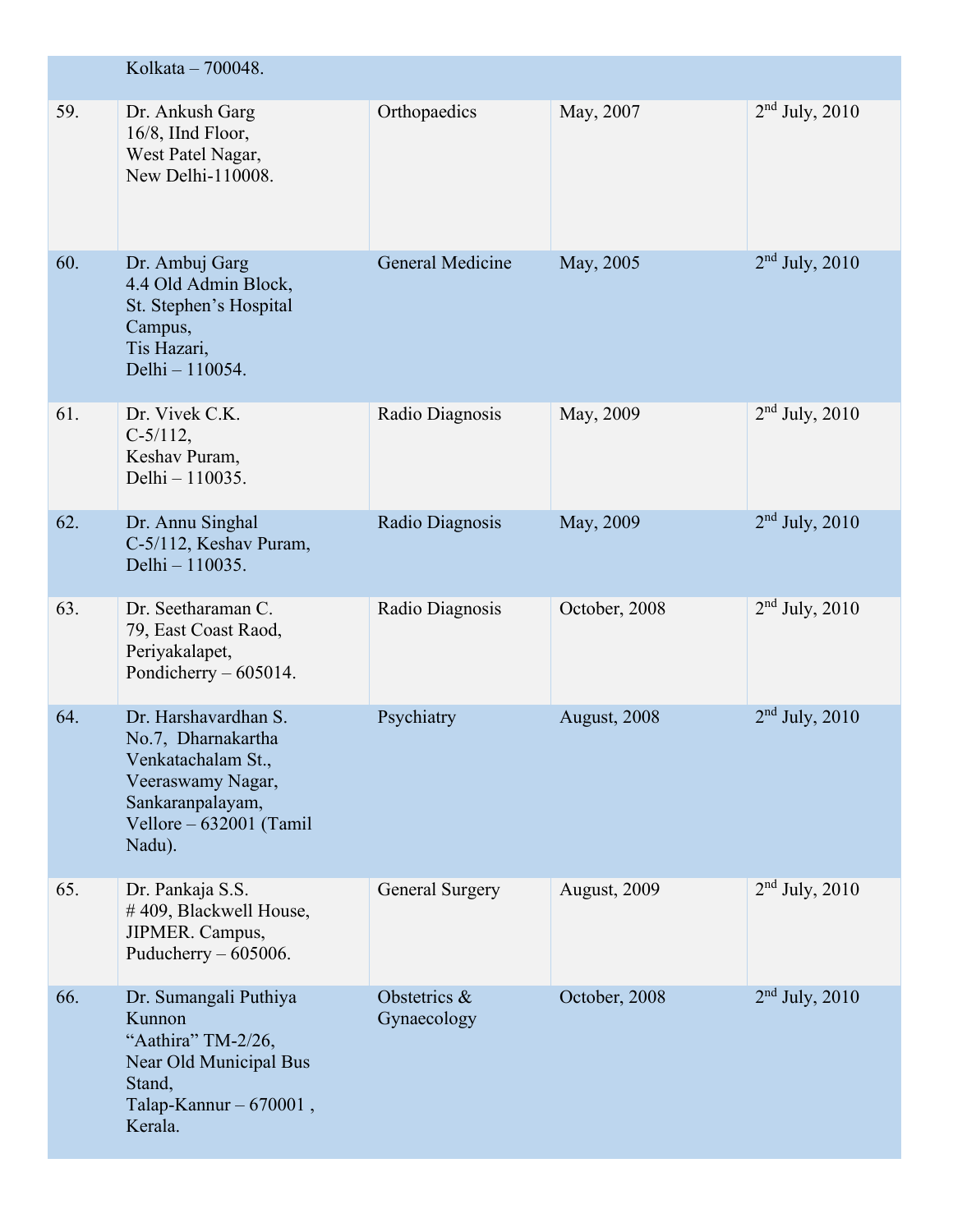| 67. | Dr. Zanjurne Rahul Navnath<br>Zanjurne Accident Hospital,<br>Near Manohar Cloth Centrer,<br>Pune Solapur Road,<br>Hadapasar-411028, Pune.                 | Orthopaedics                  | May, 2008       | $2nd$ July, 2010   |
|-----|-----------------------------------------------------------------------------------------------------------------------------------------------------------|-------------------------------|-----------------|--------------------|
| 68. | Dr. Bhosale Ashutosh Hanamant<br>'Pune Vidyarthi Griha',<br>1786, Sadashiv Peth,<br>Pune, Maharashtra - 411030.                                           | Orthopaedics                  | June, 2008      | $2nd$ July, $2010$ |
| 69. | Dr. Viney Joseph<br>"Ezhiyath", 28/3653-C,<br>Sunora Church Lane,<br>Elamkulam, Kadavanthra,<br>Cochin – 682020 (Kerala).                                 | Otorhinolaryngology           | October, 2001   | $2nd$ July, 2010   |
| 70. | Dr. Kalane Umesh Dinkar<br>Flat No. 16,<br>Hamy Plaza A Block,<br>Near Hotel Kinara,<br>Katraz S.N. 87,<br>Pune – 46 (Maharashtra).                       | Paediatrics                   | November, 2007  | $2nd$ July, 2010   |
| 71. | Dr. Rajeev Kumar<br>R. No.4057; ENT Office,<br>Teaching Block, 4 <sup>th</sup> Floor,<br>AIIMS., Ansari Nagar,<br>New Delhi $-29$ .                       | Otorhinolaryngology           | May, 2009       | $2nd$ July, $2010$ |
| 72. | Dr. Derle Lalit Gopalrao<br>"Vasant", Plot No.12,<br>Near Parmarth Niketan,<br>Adarsh Nagar,<br>Ramwadi, Panchavati,<br>Nasik - 422003.<br>(Maharashtra). | <b>General Surgery</b>        | October, 2009   | $2nd$ July, 2010   |
| 73. | Dr. Mahendra Prasad Samal<br>D/9, Doctors Residential<br>Complex, Apollo Hospital,<br>Bilaspur. (Chhattisgarh).                                           | Cardiology                    | April, 2007     | $2nd$ July, 2010   |
| 74. | Dr. Aanchal Jain<br>FA-34, Shivaji Enclave,<br>Near Shivaji College,<br>New Delhi - 110027.                                                               | Obstetrics and<br>Gynaecology | September, 2006 | $2nd$ July, 2010   |
| 75. | Dr. Narayana Gowda B.S.<br>'Hosamane', Bommana Halli,                                                                                                     | Orthopaedics                  | May, 2009       | $2nd$ July, 2010   |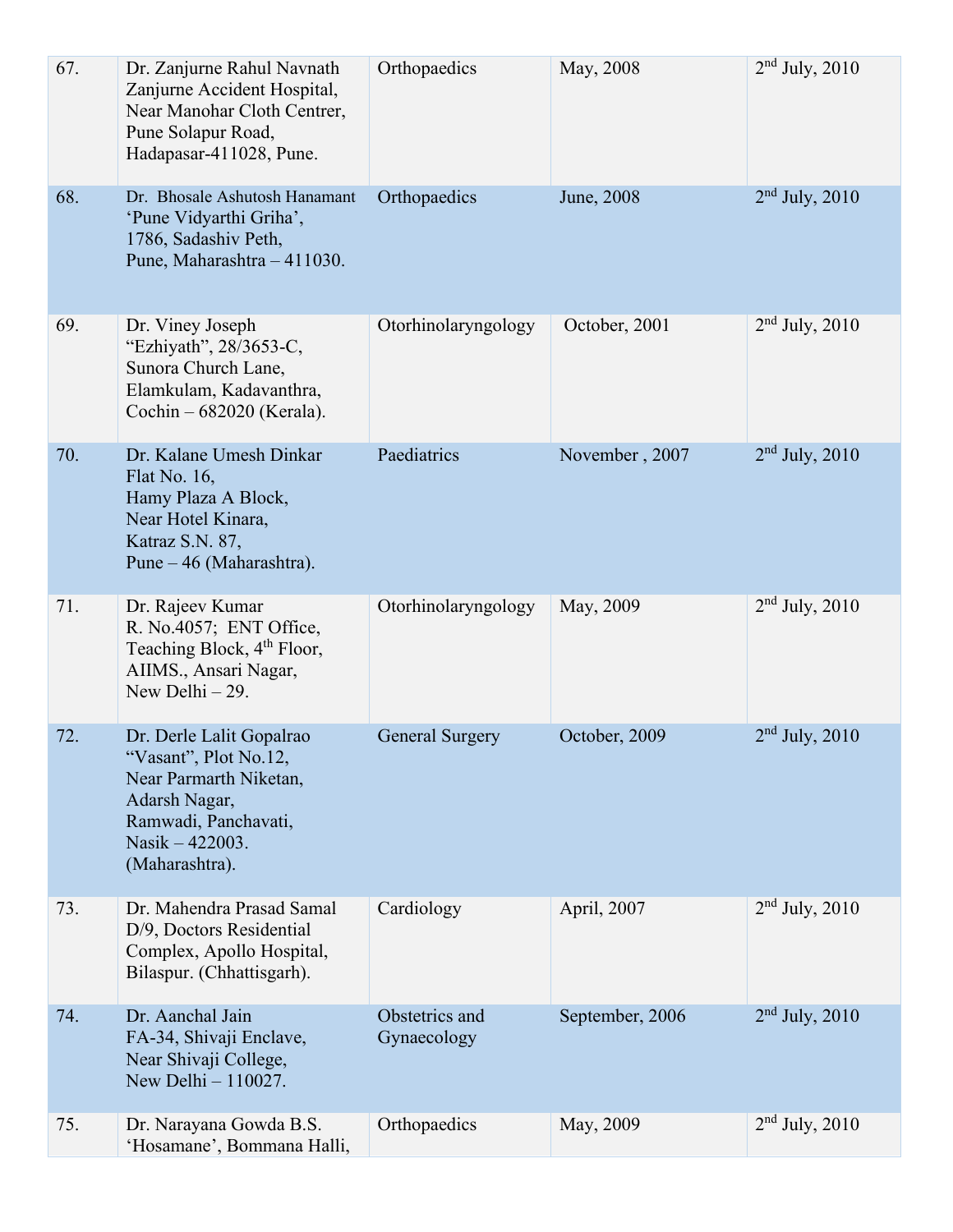|     | Kesarumodu Post,<br>Tumkur, Karnataka-572 104.                                                                                  |                                        |                |                  |
|-----|---------------------------------------------------------------------------------------------------------------------------------|----------------------------------------|----------------|------------------|
| 76. | Dr.Sujit Kumar Tripathy<br>A-Block, Room No.12,<br>Old Doctor Hostel,<br>P.G.I.M.E.R.,<br>Chandigarh $-160012$ .                | Orthopaedics                           | May, 2009      | $2nd$ July, 2010 |
| 77. | Dr. Bala Sreedevi<br>TC. $15/1647$ (1),<br>Minchin Road,<br>Vazhuthacaud,<br>Trivandrum $-695014$ .                             | Obstetrics and<br>Gynaecology          | June, 1994     | $2nd$ July, 2010 |
| 78. | Dr. Sivasilam S.<br>Rengasamy Nursing Home,<br>41, Andal Street<br>Tuticorin-<br>628002.(Tamilnadu)                             | Psychiatry                             | August, 2007   | $2nd$ July, 2010 |
| 79. | Dr. Kapil Rishi Aggarwal<br>57 Defence Colony,<br>$Hisar - 125001$<br>(Haryana).                                                | Ophthalmology                          | June, 2007     | $2nd$ July, 2010 |
| 80. | Dr. Surya Kant Choubey<br>D/20 St. John's Medical<br>College<br>Staff Qtrs.,<br>Sarjapur Road,<br>Bangalore - 560034.           | Genito Urinary<br>Surgery<br>(Urology) | June, 2008     | $2nd$ July, 2010 |
| 81. | Dr. Sanjay Khanna<br>24/3, Ist Floor,<br>Old Rajinder Nagar,<br>New Delhi - 110060.                                             | Gastroenterology                       | May, 2009      | $2nd$ July, 2010 |
| 82. | Dr. N.Madhavi<br>C/o Dr.V.Srinivas,<br>$6 - 2 - 654/1$ ,<br>Chintal Basti Road,<br>Allwin Hospital, Khairatabad<br>Hyderabad-4. | Radio therapy                          | November, 2000 | $2nd$ July, 2010 |
| 83. | Dr. Gomathi Shankar V.<br>11A, Saibaba Street,<br>Thilaspet,<br>Puducherry $-605009$ .                                          | <b>General Surgery</b>                 | August, 2009   | $2nd$ July, 2010 |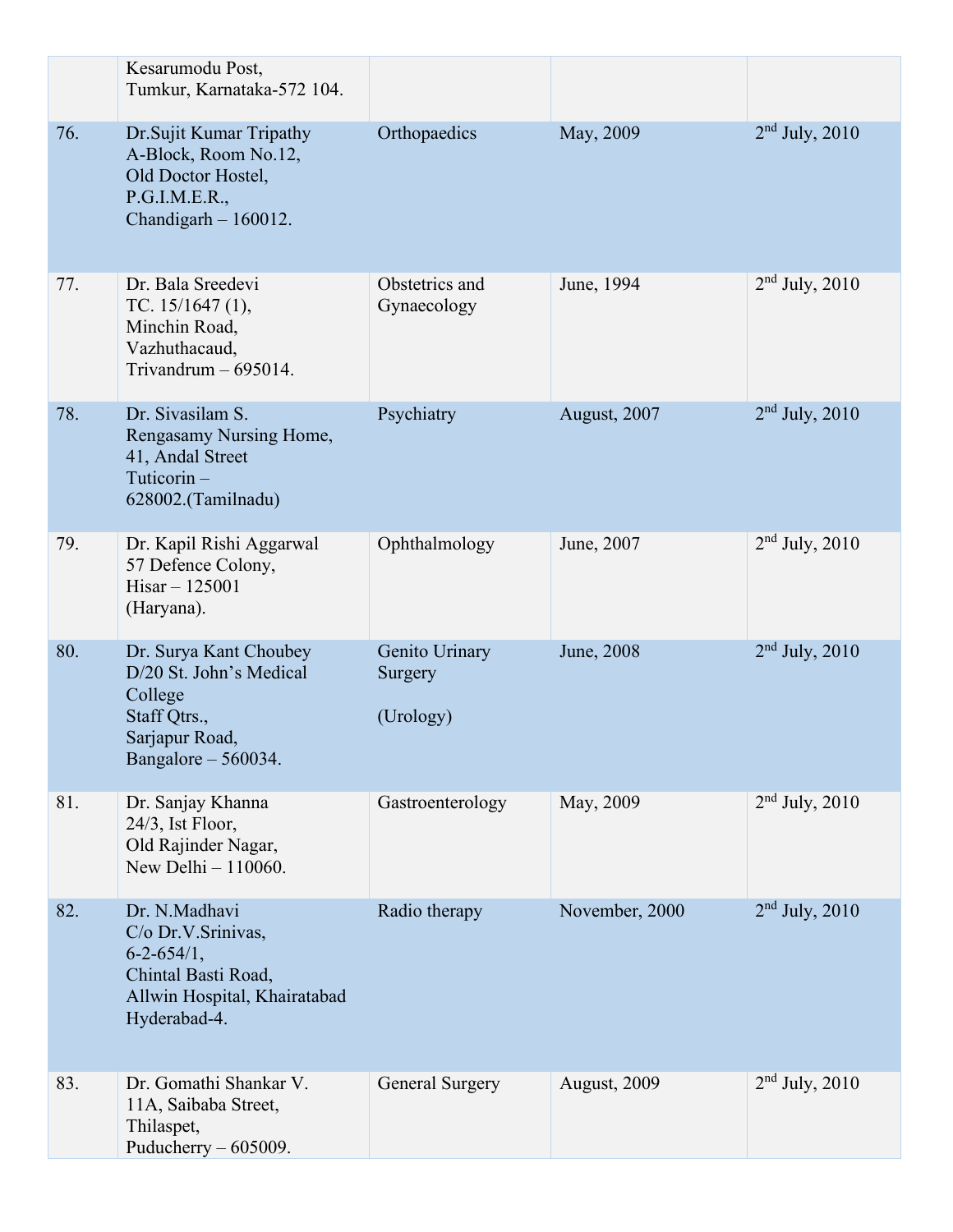| 84. | Dr. Sujata Vishnu Kanhere<br>4, Dwarka, Shastri Hall,<br>Jaoji Dadaji Road,<br>Mumbai - 400007.                      | Paediatrics                   | May, 1997       | $2nd$ July, 2010 |
|-----|----------------------------------------------------------------------------------------------------------------------|-------------------------------|-----------------|------------------|
| 85. | Dr. Anupam Kumar<br>Medical Specialist,<br>INHS Jeevanti,<br>Vasco - Goa-403802.                                     | General Medicine              | October, 2008   | $2nd$ July, 2010 |
| 86. | Dr. Kuldeep Singh Nathawat<br>A-45, Ganesh Nagar,<br>New Sanganer Road,<br>Sodala, Jaipur - 302019<br>Rajasthan.     | Orthopaedics                  | September, 2009 | $2nd$ July, 2010 |
| 87. | Dr. Yeshwanth Subash<br>H-3, Harrington Court,<br>99 Harrington Road,<br>Chetpet, Chennai – 600031.                  | Orthopaedics                  | June, 2007      | $2nd$ July, 2010 |
| 88. | Dr. Ayesha Ahmad<br>C/o. Dr. Mohd. Ahmad,<br>A-13, Medical Colony,<br>AMU., Aligarh-202002 (U.P.)                    | Obstetrics and<br>Gynaecology | November, 2009  | $2nd$ July, 2010 |
| 89. | Dr. Darshan Gautam<br>5-B-34 Vigyan Nagar,<br>Kota, Rajasthan $-324005$ .                                            | Orthopaedics                  | September, 2009 | $2nd$ July, 2010 |
| 90. | Dr. Paul Samuel<br>T.C. 2/3302, Pattom P.O.,<br>Thiruvanthapuram,<br>Kerala - 695004.                                | Otorhinolaryngology<br>(ENT)  | November, 2008  | $2nd$ July, 2010 |
| 91. | Dr. Jheelam Mukhopadhyay<br>Neelachal Apartment,<br>Flat No. 1/A-B, Dey Para,<br>Chinsurah,<br>Hooghly, W.B.-712101. | Obstetrics &<br>Gynaecology   | October, 2008   | $2nd$ July, 2010 |
| 92. | Dr. Arunkumar S.<br>5/550, Mogappair-West,<br>Chennai $-600037$ . (T.N.)                                             | Psychiatry                    | August, 2009    | $2nd$ July, 2010 |
| 93  | Dr. Ajit Sugunan Shinto<br>Shintos, Mattathil,<br>Eravinalloor, P.O.,<br>Puthupally, Kottayam,                       | Nuclear Medicine              | April, 2009     | $2nd$ July, 2010 |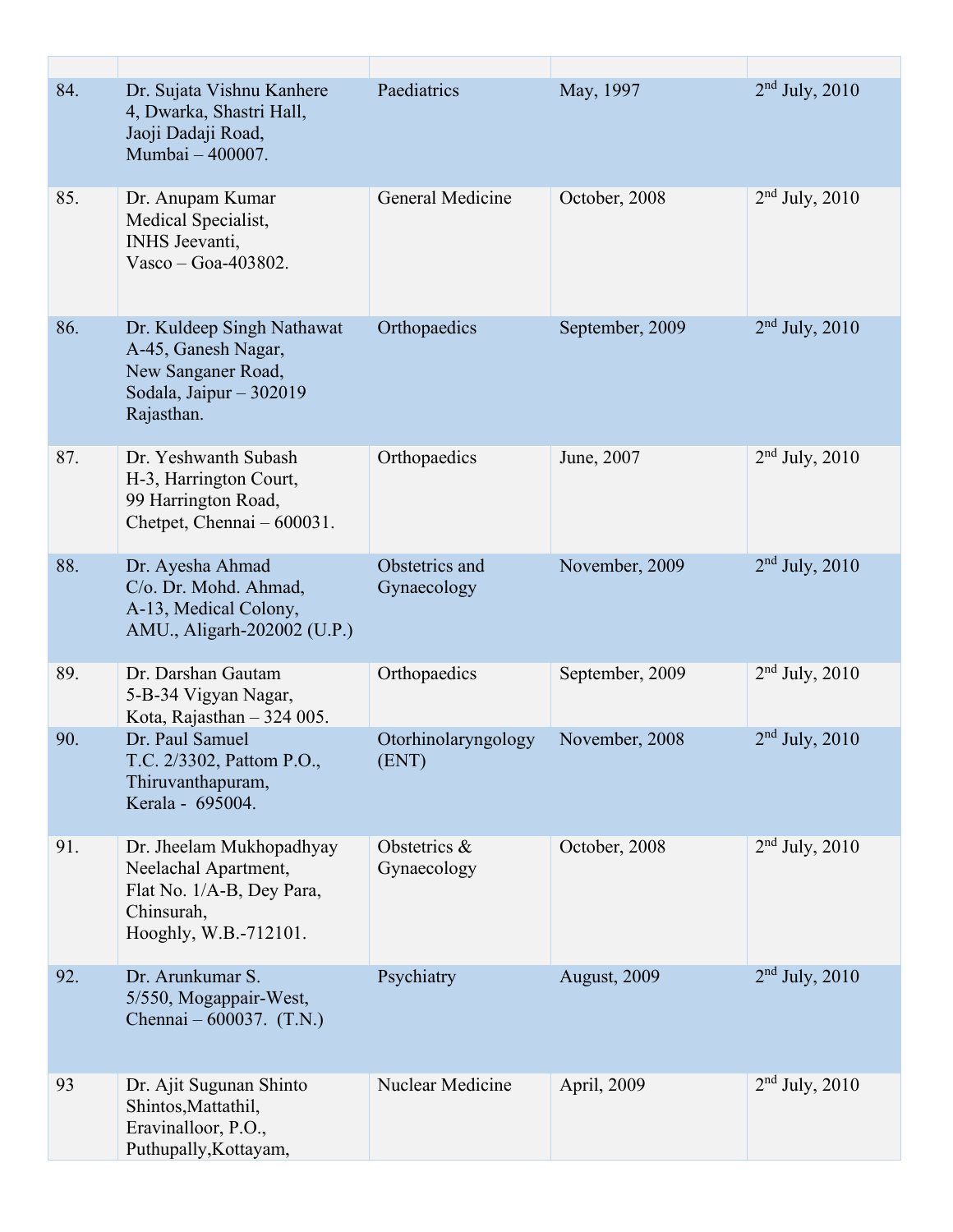|      | Kerala- 686011.                                                                                                                                   |                        |                 |                  |
|------|---------------------------------------------------------------------------------------------------------------------------------------------------|------------------------|-----------------|------------------|
| 94.  | Dr. Madana J.<br>No. 22, Roja Street,<br>Annai Theresa Nagar,<br>Saram, Puducherry-605013.                                                        | Otorhinolaryngology    | May, 2009       | $2nd$ July, 2010 |
| 95.  | Dr. Ateesh Jayram Borole<br>82, Varad,<br>Gosavi Nagar,<br>Old Saikheda Road, UP Nagar,<br>Nasik Road - 422101.<br>Maharashtra.                   | <b>General Surgery</b> | October, 2009   | $2nd$ July, 2010 |
| 96.  | Dr. Subbiah, M.<br>31, Maruthupandiar Street,<br>K. K. Nagar,<br>Madurai - 625 020 (Tamil<br>Nadu).                                               | Orthopaedics           | May, 2009       | $2nd$ July, 2010 |
| 97.  | Dr. Akhilesh Gupta<br>B-229, Saraswati Vihar,<br>Delhi - 110034.                                                                                  | Anaesthesiology        | September, 2009 | $2nd$ July, 2010 |
| 98.  | Dr. Abhinav Dixit<br>House No.3164,<br>Sector $-23$ ,<br>Gurgaon - 122017 (Haryana)                                                               | Physiology             | August, 2007    | $2nd$ July, 2010 |
| 99.  | Dr. Shilpi Gupta<br>House No. 3164,<br>Sector 23,<br>Gurgaon - 122017 (Haryana)                                                                   | Anatomy                | July, 2007      | $2nd$ July, 2010 |
| 100. | Dr. Neeraj Sharma<br>S/o Shri R.K.Sharma<br>H.No.82, Vayu Vihar,<br>Near Patholi,<br>Fatahpur Sikri Road,<br>PO Bichpuri,<br>Agra - 283105 (U.P.) | Otorhinolaryngology    | October, 2009   | $2nd$ July, 2010 |
| 101. | Dr. Krishnakumar R.<br>Nandanam, Asarivila,<br>Mampallikunnam,<br>Chathannoor P.O.,<br>Kollam, Kerala - 691572.                                   | Orthopaedics           | May, 2009       | $2nd$ July, 2010 |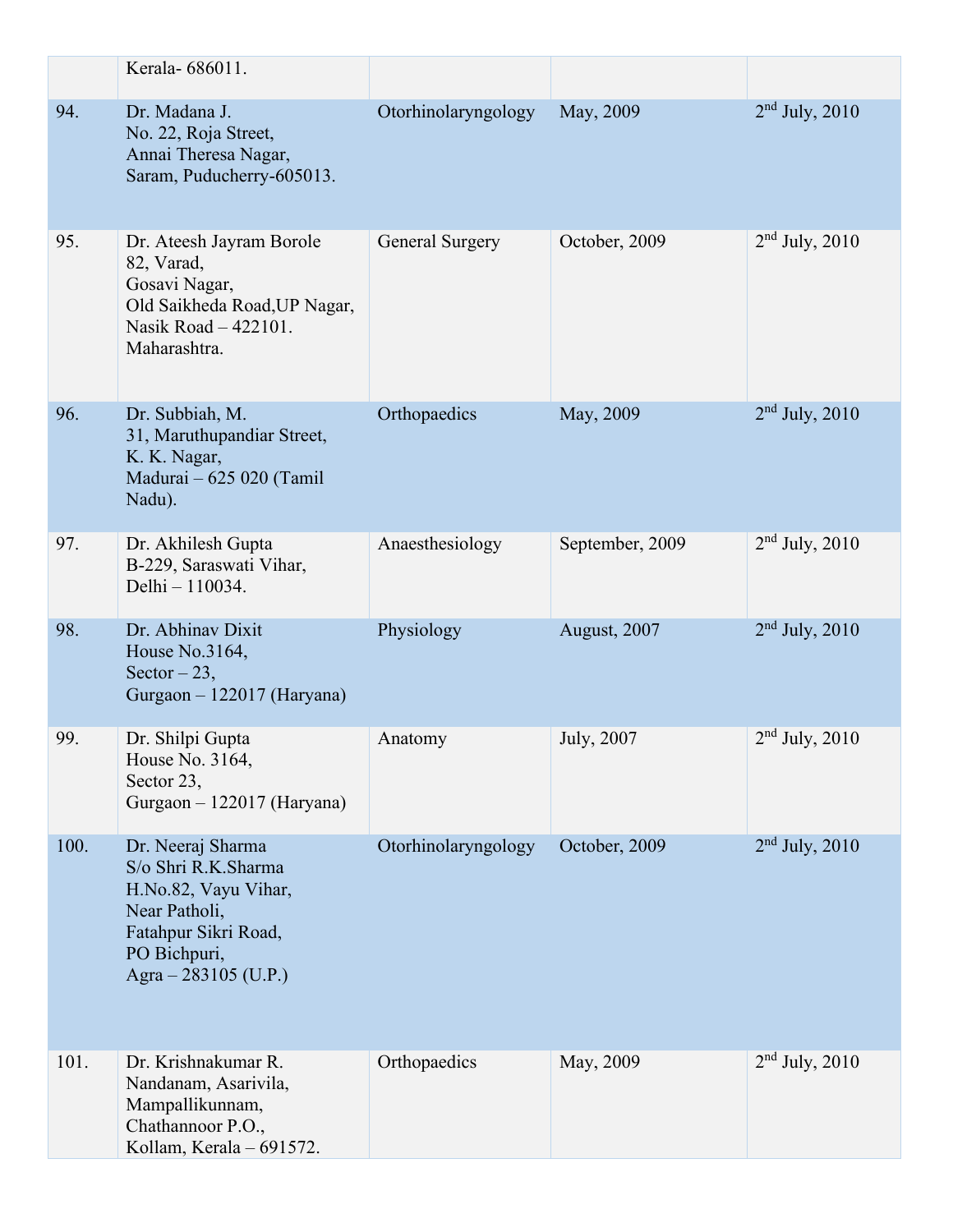| 102. | Dr. Harikrishnan C.P.<br>Chakkalakkal House,<br>Perinchery PO.,<br>Thrissur $-680306$ .                                                                  | <b>General Surgery</b> | May, 2007       | $2nd$ July, 2010   |
|------|----------------------------------------------------------------------------------------------------------------------------------------------------------|------------------------|-----------------|--------------------|
| 103. | Dr. Zubin Paul Jacob<br>16/475, Kazhuthumuttu,<br>Kochi – 682005 (Kerala).                                                                               | <b>General Surgery</b> | May, 2007       | $2nd$ July, 2010   |
| 104. | Dr. Surinder Pal Singh Bedi<br>H.No.1726, Phase 7, Sector<br>61,<br>Mohali S.A.S. Nagar,<br>$(Punjab) - 160062.$                                         | Anaesthesiology        | October, 2005   | $2nd$ July, 2010   |
| 105. | Dr. Hardeep Singh Malhotra<br>Type V/4, New Building<br>Institute of Human Behaviour<br>& Allied Sciences (IHBAS),<br>Dilshad Garden,<br>Delhi - 110095. | Neurology              | May, 2009       | $2nd$ July, 2010   |
| 106. | Dr. Mudit Gupta<br>D-931, Ashiana Upvan,<br>Indirapuram, Ahinsa Khand-2,<br>Ghaziabad - 201012 (U.P.)                                                    | Radio Diagnosis        | October, 2008   | $2nd$ July, 2010   |
| 107. | Dr. Rashmi Khurana<br>D-931, Ashiana Upvan,<br>Indirapuram, Ahinsa Khand -<br>2,<br>Ghaziabad $-201012$ (U.P.)                                           | Radio Diagnosis        | October, 2008   | $2nd$ July, $2010$ |
| 108. | Dr. Ramapati Sanyal<br>BB 126, Sector $- I$ ,<br>Salt Lake City,<br>Kolkata - 700064.<br>(West Bengal)                                                   | Anaesthesiology        | May, 2004       | $2nd$ July, 2010   |
| 109. | Dr. Ajay Bharat Jhaveri<br>2 <sup>nd</sup> Floor, Jhaveri Building,<br>1K.M. Jhaveri Marg,<br>Mumbai - 400004.                                           | General Medicine       | September, 2009 | $2nd$ July, 2010   |
| 110. | Dr. Renjith Kumar K.T.                                                                                                                                   | Paediatrics            | May, 2007       | $2nd$ July, 2010   |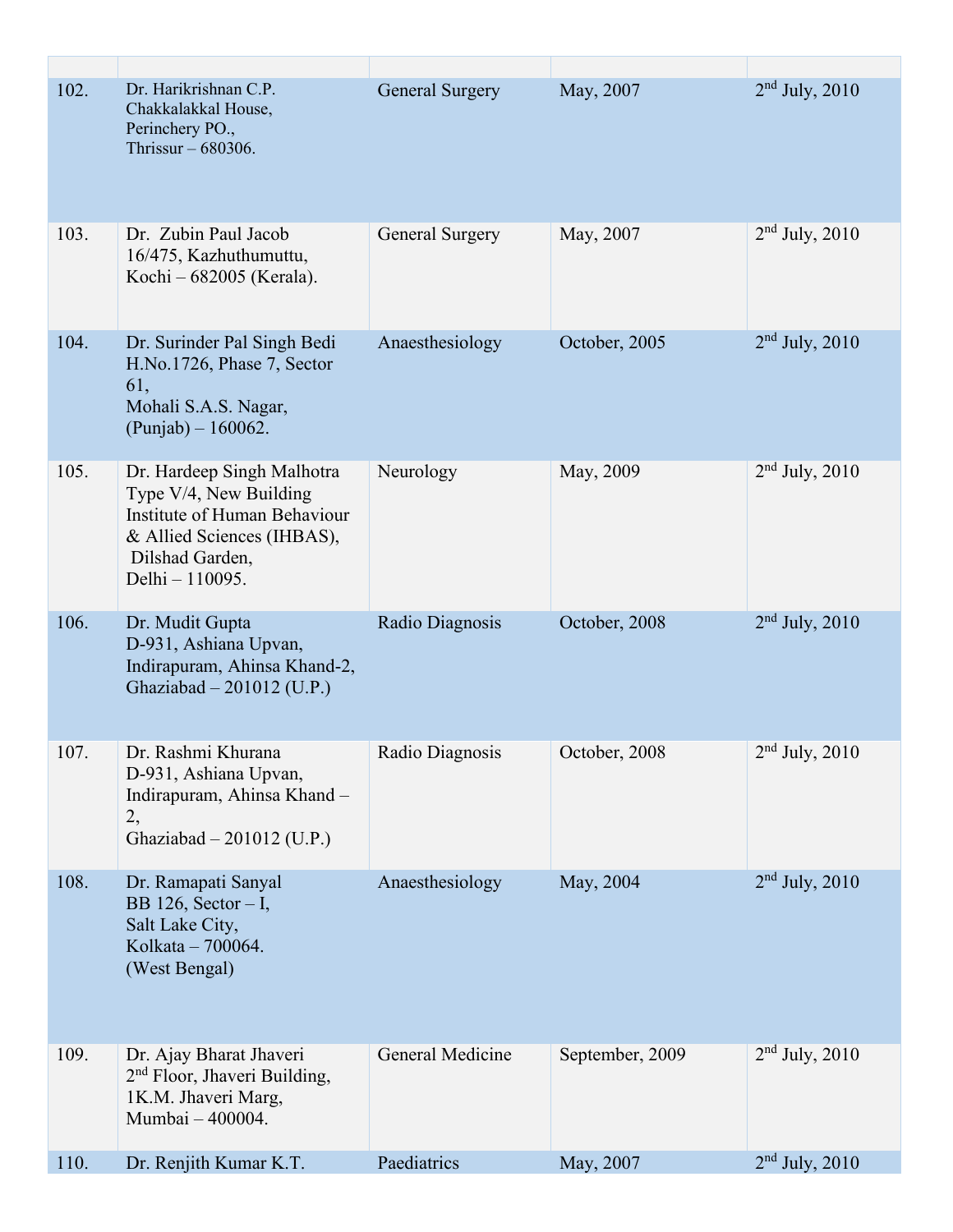|      | "Kalikkott" House,<br>Kuttiattoor P.O.,<br>Mayyil (Via),<br>Kannur, Kerala - 670602.                                                                                   |                             |                 |                    |
|------|------------------------------------------------------------------------------------------------------------------------------------------------------------------------|-----------------------------|-----------------|--------------------|
| 111. | Dr. Bindhu Varghese P.<br>C/o P.D. Varkey,<br>Palamittam House,<br>P.O. Eravu,<br>Thrissur-680620 (Kerala).                                                            | Obstetrics &<br>Gynaecology | April, 2006     | $2nd$ July, 2010   |
| 112. | Dr. Vandna Verma<br>House No.140,<br>Defence Estate, Phase I<br>Gwalior Road, Agra Cantt.,<br>Uttar Pradesh, Agra - 282001.                                            | Radio Diagnosis             | December, 1996  | $2nd$ July, 2010   |
| 113. | Dr. Tamkin Khan<br>A-5 Medical Colony,<br>AMU., Aligarh.<br>Uttar Pradesh.                                                                                             | Obstetrics &<br>Gynaecology | May, 2002       | $2nd$ July, 2010   |
| 114. | Dr. Pinnamareddy Vikranth<br>Reddy<br>H. No.3-5-1092/7,<br>Sri Venkateshwara Colony,<br>Narayanguda,<br>Hyderabad $-500029$ .                                          | Nephrology                  | May, 2009       | $2nd$ July, 2010   |
| 115. | Dr. Gaurav Mahajan<br>$H.No.427$ , Street No.1,<br>Jagat Pura,<br>Hoshiarpur – 146001 (Punjab)                                                                         | Otorhinolaryngology         | October, 2009   | $2nd$ July, 2010   |
| 116. | Dr. Aditya Krishna Mootha<br>R. No.154, K-Block,<br>Married Doctors Hostel,<br>PGIMER.,<br>Chandigarh $-160012$ .                                                      | Orthopaedics                | September, 2009 | $2nd$ July, 2010   |
| 117. | Dr. Chirmade Deepak Diwakar<br>C/o Mr. R.S.Kawathe,<br>$N-9$ , $D-67/2$ ,<br>Tuljabhavani Mandir Marg,<br>Near Shivaji Chouk, CIDCO2,<br>Nasik – 422009 (Maharashtra). | General Medicine            | September, 2009 | $2nd$ July, 2010   |
| 118. | Dr. Shruti Dhingra<br>134, Doctors Apartments,<br>Vasundhara Enclave,<br>Delhi - 96.                                                                                   | Otorhinolaryngology         | December, 2009  | $2nd$ July, $2010$ |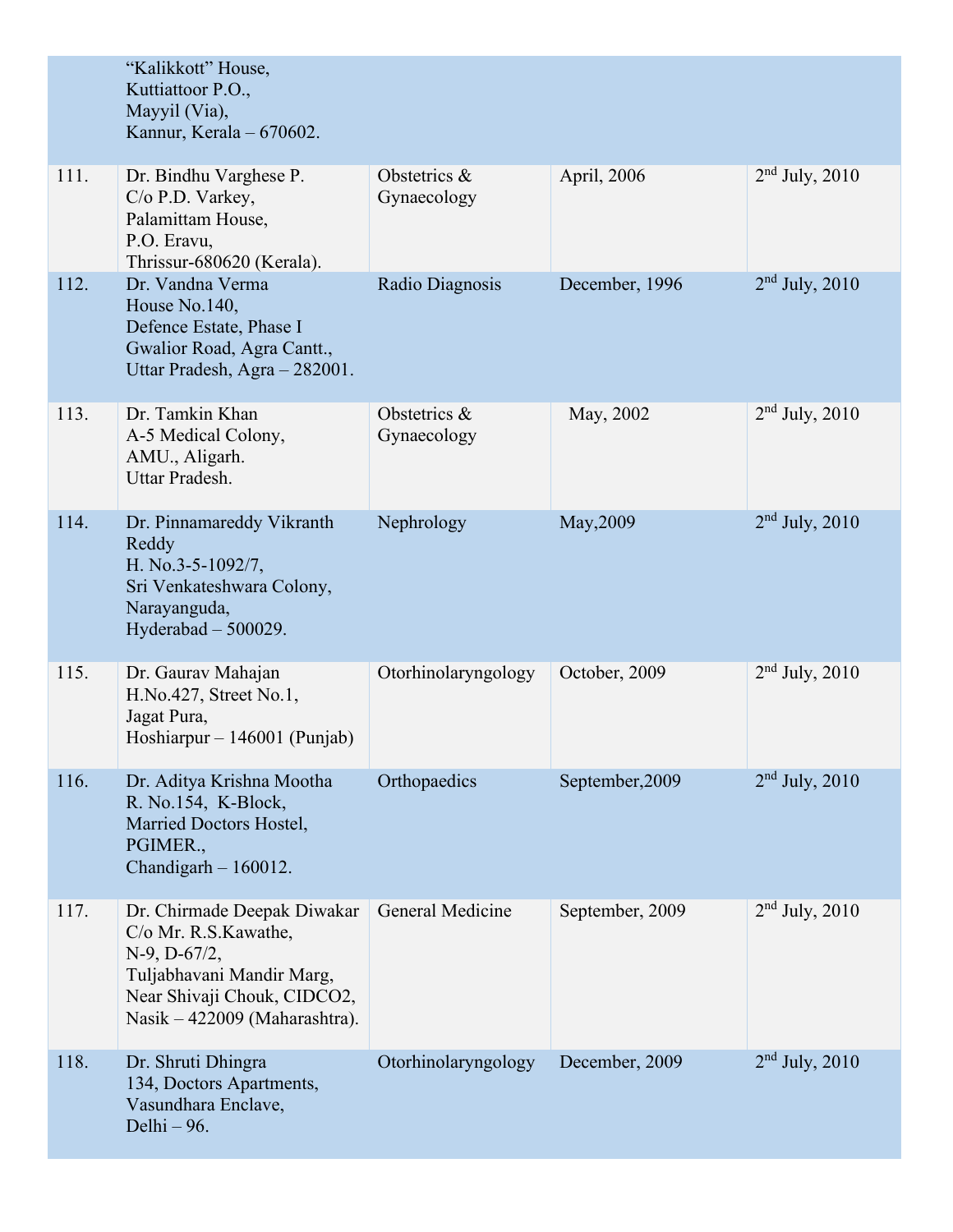| 119. | Dr. Promila Pankaj<br>C-19, S-1, Chander Nagar,<br>Ghaziabad - 201011. (U.P.)                       | Nuclear Medicine                      | May, 2007          | $2nd$ July, 2010          |
|------|-----------------------------------------------------------------------------------------------------|---------------------------------------|--------------------|---------------------------|
| 120. | Dr. Kapil Chaudhary<br>22/24, West Patel Nagar,<br>New Delhi - 110008.                              | Anaesthesiology                       | September, 2009    | $2nd$ July, 2010          |
| 121. | Dr. Ankush Sayal<br>J-1 $(2nd Floor)$ ,<br>Green Park Extension,<br>New Delhi - 110016.             | Otorhinolaryngology                   | December, 2009     | $2nd$ July, 2010          |
| 122. | Dr. Pramendra Agrawal<br>A-148, Sector-15,<br>Noida – 201301 (U.P.)                                 | Anaesthesiology                       | May, 2008          | $2nd$ July, 2010          |
| 123. | Dr. Pankaj Sayal<br>J-1, Green Park Extension,<br>New Delhi $-110016$ .                             | <b>Respiratory Diseases</b>           | May, 2009          | $2nd$ July, 2010          |
| 124. | Dr. Ashish Kumar Saini<br>B-5, Jangpura Extension,<br>New Delhi $-110014$ .                         | General Medicine                      | April, 2007        | $2nd$ July, 2010          |
|      |                                                                                                     |                                       |                    |                           |
| 125. | Dr. Lalitha Kiranmayi A.<br><b>B-5, Jangpura Extension,</b><br><b>New Delhi - 110014.</b>           | <b>Radio Diagnosis</b>                | <b>April, 2006</b> | $2nd$ July, 2010          |
| 126. | Dr. Arun J.<br>No.2 Chandraganthi Nagar,<br>By Pass Road,<br>Madurai - 625016<br>(Tamil Nadu).      | Orthopaedics                          | May, 2009          | $27th$ September,<br>2010 |
| 127. | Dr. Vikas Jain<br>Magan Kunj BE/2 (West),<br>Shalimar Bagh,<br>Delhi - 110088.                      | Genito Urinary<br>Surgery             | December, 2009     | $27th$ September,<br>2010 |
| 128. | Dr. Varma Anand<br>#2, Eureka Colony,<br>Sholapur Road,<br>Keshwapur,<br>Hubli - 580023 (Karnataka) | Physical Medicine &<br>Rehabilitation | June, 2008         | $27th$ September,<br>2010 |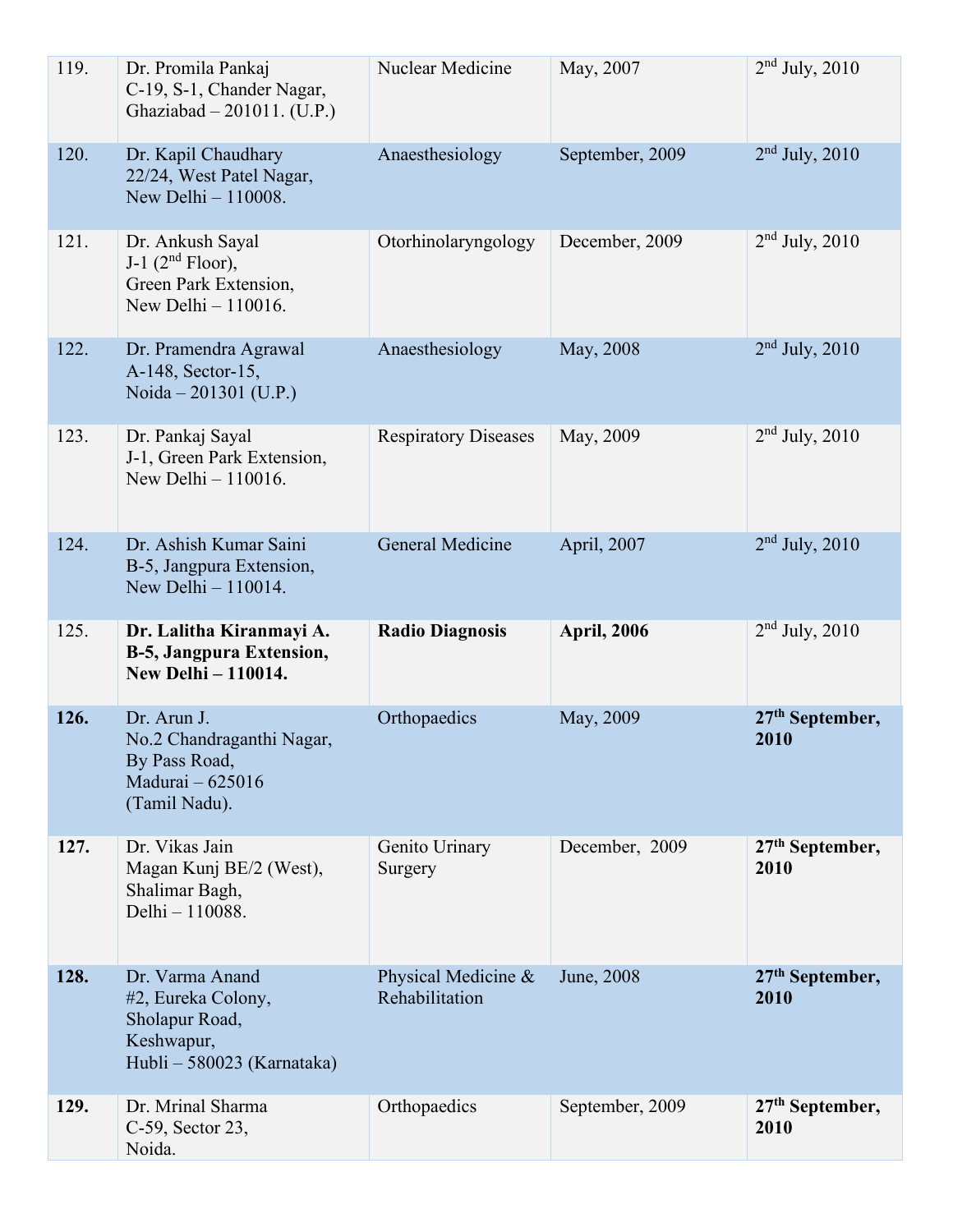| 130. | Dr. Chinchole Ajaykumar<br>Bhikaji<br>4-B, Sindhudurg Teachers<br>Colony, Sunderkhed<br>Dhamandari Area,<br>Buldana - 443001<br>(Maharashtra)                        | Orthopaedics                  | September, 2009 | 27 <sup>th</sup> September,<br>2010 |
|------|----------------------------------------------------------------------------------------------------------------------------------------------------------------------|-------------------------------|-----------------|-------------------------------------|
| 131. | Dr. Anshu Gupta<br>3 B, Sector C,<br>Scheme No. 71,<br>Near Nalanda School,<br>Oppo. Phooti Kothi<br>Indore $-452006$ (M.P.).                                        | Obstetrics &<br>Gynaecology   | October, 2008   | $27th$ September,<br>2010           |
| 132. | Dr. Amit Kumar Agarwal<br>Room No.304,<br>Doctor's Hostel,<br><b>JPN APEX Trauma Centre,</b><br>A.I.I.M.S., Raj Nagar,<br>New Delhi - 110029.                        | Orthopaedics                  | December, 2009  | 27 <sup>th</sup> September,<br>2010 |
| 133. | Dr. Abhijit Prafulla Aklujkar<br>E-43, Deendayal Nagar,<br>Navghar Road, Mulund (East),<br>Mumbai - 400081.                                                          | Cardiology                    | December, 2009  | 27 <sup>th</sup> September,<br>2010 |
| 134. | Dr. Abhay Anand<br>58/A D.D.A. (SFS) Flats,<br>Motia Khan,<br>New Delhi - 110055.                                                                                    | Otorhinolaryngology           | May, 2009       | $27th$ September,<br>2010           |
| 135. | Dr. Jagadish Prabhu<br>#1, Srivalli, $2nd Main$ ,<br>Nayak Layout,<br>Jambusavari Dinne,<br>J. P. Nagar, 8 <sup>th</sup> Phase,<br>Bangalore $-560076$<br>Karnataka. | Orthopaedics                  | December, 2009  | 27 <sup>th</sup> September,<br>2010 |
| 136. | Dr. Neha Rathi<br>B-302, Nanda Devi<br>Apartment,<br>$Plot - 19$ , $Section - 10$ ,<br>Dwarka, New Delhi - 75.                                                       | Ophthalmology                 | December, 2008  | $27th$ September,<br>2010           |
| 137. | Dr. Nidhi Surana<br>D/o Mr. Purshotam Surana,<br>C/o Niraj Auto Agency,<br>Surya Vihar,<br>Link Road,                                                                | Obstetrics and<br>Gynaecology | November, 2008  | $27th$ September,<br>2010           |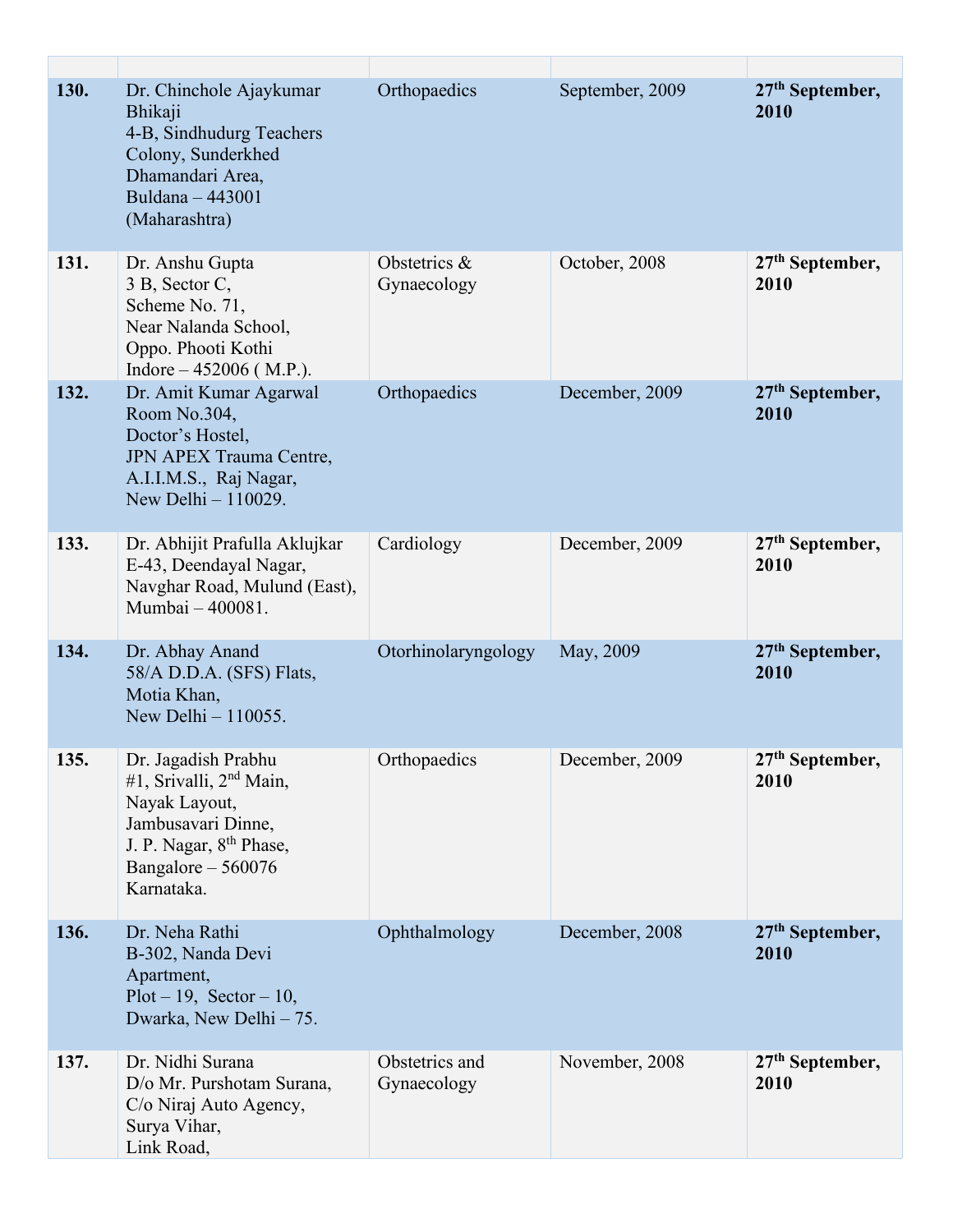|      | Cuttack $-753012$ (Orissa).                                                                                                                              |                  |                 |                           |
|------|----------------------------------------------------------------------------------------------------------------------------------------------------------|------------------|-----------------|---------------------------|
| 138. | Dr. Shivraj Marotirao Ingole<br>C/o Dr. Marotirao Ingole,<br>Ingole Hospital Mukhed,<br>TA.AT.Post Mukhed Dist-<br>Nanded<br>PIN - 431715 (Maharashtra). | Radiodiagnosis   | October, 2006   | $27th$ September,<br>2010 |
| 139. | Dr. Sanjay S. Bhat<br>No. 61,<br>5 <sup>th</sup> Cross, 1 <sup>st</sup> Main<br>Judicial Layout,<br>RMV 2 <sup>nd</sup> Stage,<br>Bangalore - 560094.    | Cardiology       | December, 2009  | $27th$ September,<br>2010 |
| 140. | Dr. Visvanathan Krishnaswamy<br>56, Caldecot Road,<br>London SE5 9RP,<br>U.K.                                                                            | Neurosurgery     | May, 2009       | $27th$ September,<br>2010 |
| 141. | Dr. Jaybhaye Sachin Bhimrao<br>A-306, Vaastu Aangan, Sector<br>04,<br>Plot No.11, Kalamboli,<br>Tal. Panvel,<br>Dist. Raigad,<br>Maharashtra-<br>410209. | General Medicine | May, 2009       | $27th$ September,<br>2010 |
| 142  | Dr. Parag Vijaysingh Patil<br>218, Bhawani Peth,<br>Sat Kholya,<br>Jalgaon<br>001.<br>425<br>(Maharashtra).                                              | Radiodiagnosis   | May, 2009       | $27th$ September,<br>2010 |
| 143. | Dr. Mohamed Sameer M.<br>No.60/10, LKS Nest,<br>Seventh Avenue,<br>Ashok Nagar,<br>Chennai-600<br>083.<br>(Tamil<br>Nadu).                               | Orthopaedics     | May, 2009       | $27th$ September,<br>2010 |
| 144. | Kamalkishoreji<br>Samrat<br>Dr.<br>Taori<br>NR Taori Hospital,<br>48 – L Ganeshnagar,<br>Behind SD Hospital,<br>(Off. Great Nag Road),                   | Orthopaedics     | September, 2009 | $27th$ September,<br>2010 |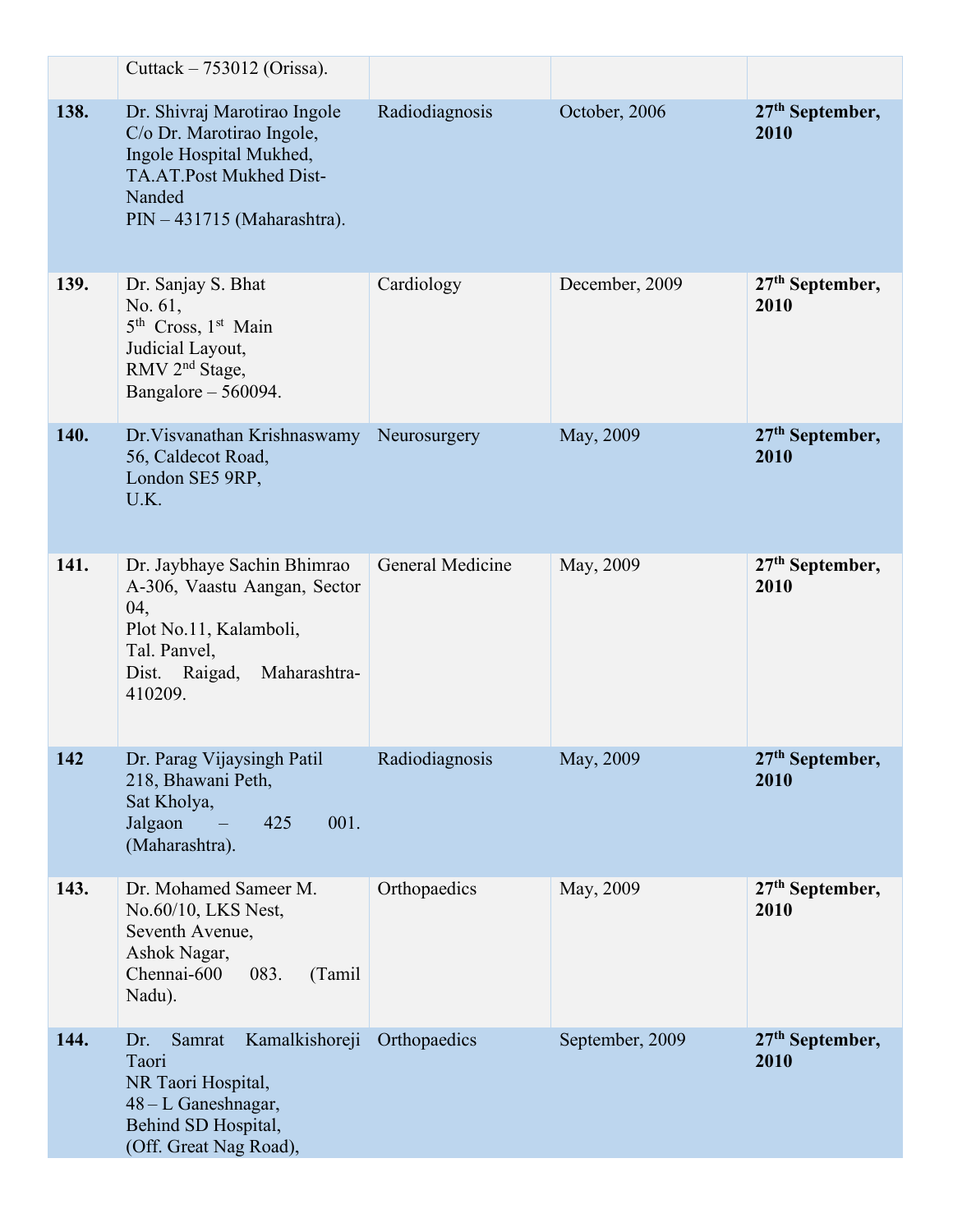|      | Nagpur, (Maharashtra).                                                                                                                                    |                              |                |                                     |
|------|-----------------------------------------------------------------------------------------------------------------------------------------------------------|------------------------------|----------------|-------------------------------------|
| 145. | Dr. Onkar Singh Bhadauriya<br>C/o Dr. Virendra Singh,<br>$4/18$ , 'Swapnil',<br>Civil Lines,<br>Rae-Bareli, U.P. - 229001.                                | Orthopaedics                 | December, 2009 | $27th$ September,<br>2010           |
| 146. | Dr. Jayanth Kumar K.<br>Kedenji Post: Kudmar,<br>Darbe, Puttur,<br>Dakshina Kannada District -<br>574202,<br>Karnataka.                                   | Psychiatry                   | August, 2008   | $27th$ September,<br>2010           |
| 147. | Dr. Anita Tapparwal<br>H. No.1891, Street 54-1,<br>Molarbandh Extension,<br>Badarpur Border,<br>New Delhi-110044.                                         | Otorhinolaryngology<br>(ENT) | November, 2007 | 27 <sup>th</sup> September,<br>2010 |
| 148. | Dr. Mukesh Kumar Ramani<br>11, Swagat -2,<br>Koteshwar Road,<br>Motera Sabarmati,<br>Ahmedabad (Gujrat)-380005.                                           | Otorhinolaryngology          | October, 2009  | $27th$ September,<br>2010           |
| 149. | Dr. Aneesha Minocha<br>Flat No. 7196,<br>Sector D, Pocket 7,<br>Vasant Kunj,<br>New Delhi-110070.                                                         | Obstetrics &<br>Gynaecology  | May, 2005      | $27th$ September,<br>2010           |
| 150. | Dr. Saikat Das<br>Assistant Professor,<br>Department of Radiotherapy,<br>Medical<br>Christian<br>College<br>Vellore<br>Vellore $-632004$ .<br>Tamil Nadu. | Radiotherapy                 | December, 2009 | 27 <sup>th</sup> September,<br>2010 |
| 151. | Dr. Aditi Sinha<br>5 B, Srijan Apartments,<br>$B-9/8$ , Sector – 62,<br>Noida<br>201301,<br>(Uttar<br>$\mathcal{L}=\mathcal{L}$<br>Pradesh).              | Paediatrics                  | November, 2005 | $27th$ September,<br>2010           |
| 152. | Dr. Vikash C.S.<br>#731, Chennur Nilaya,<br>4 <sup>th</sup> Cross, Antharagange Road,                                                                     | Radiodiagnosis               | December, 2009 | $27th$ September,<br>2010           |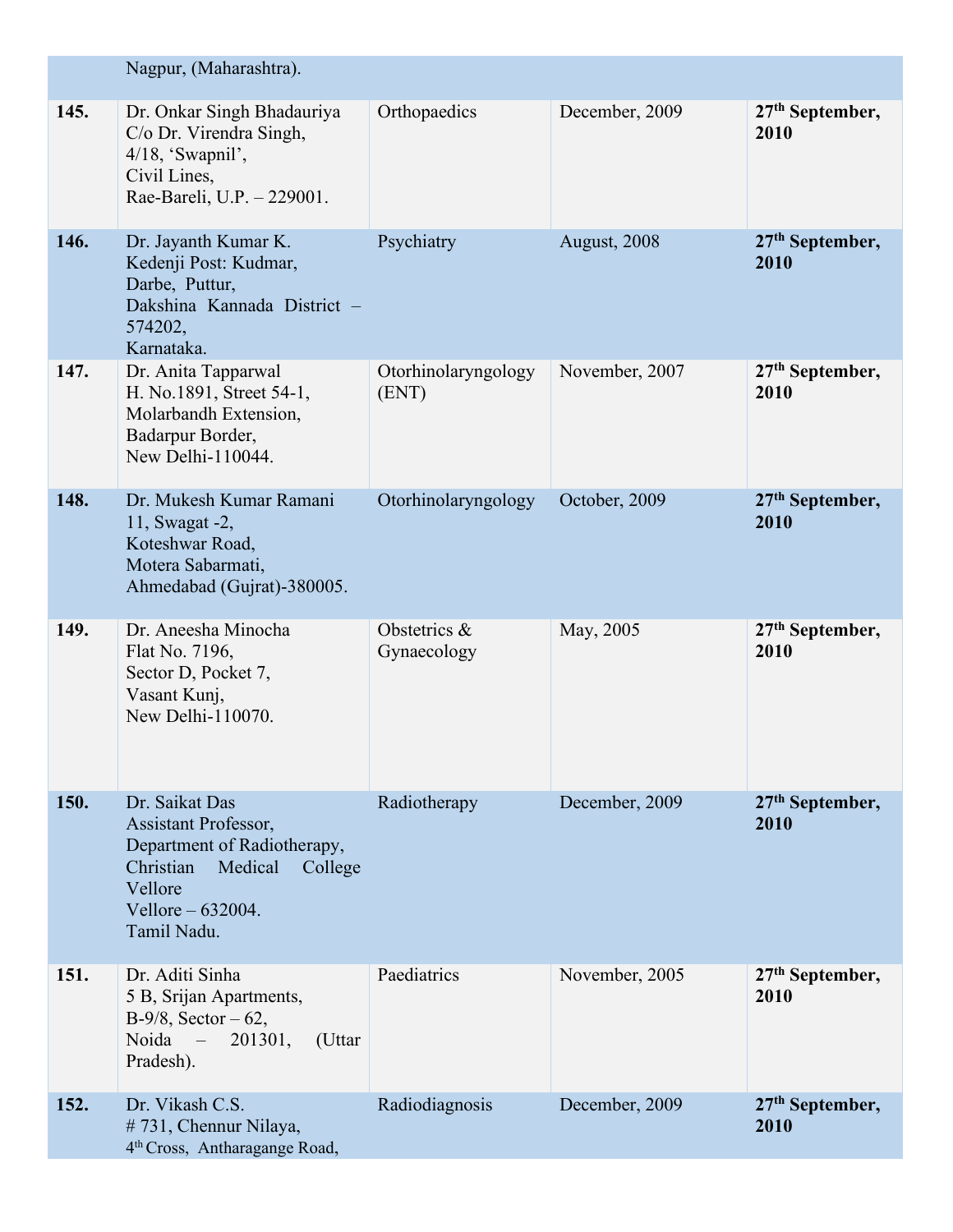|      | Kuvempu Nagar,<br>Kolar - 563101, Karnataka.                                                                       |                               |                     |                                     |
|------|--------------------------------------------------------------------------------------------------------------------|-------------------------------|---------------------|-------------------------------------|
| 153. | Dr. Parthasarathy Srinivasan<br>'Sriniche'<br>$No.5$ ,<br>Kalyani<br>Nagar,<br>Kottivakkam,<br>Chennai $-600041$ . | Orthopaedics                  | October, 2006       | $27th$ September,<br>2010           |
| 154. | Dr. Rakesh Thakur<br>Ground Floor,<br>Joebel Bungalow,<br>NR. Diamond Garden,<br>Chembur $(E)$<br>Mumbai - 400071. | Paediatric Surgery            | <b>March</b> , 2003 | $27th$ September,<br>2010           |
| 155. | Dr. Damania Krishnagopala<br>House No. 338/9,<br>Motegam Sheri,<br>Nani Daman,<br>Daman - 396210.                  | Ophthalmology                 | December, 2007      | 27 <sup>th</sup> September,<br>2010 |
| 156. | Dr. Pravendra Malik<br>D-143, First Floor,<br>Sector $-11$ , DLF.,<br>Faridabad, Haryana.                          | Orthopaedics                  | December, 2009      | 27 <sup>th</sup> September,<br>2010 |
| 157. | Dr. Romesh Gaur<br>C-33, Shastri Nagar,<br>Ghaziabad (U.P.)-201002.                                                | Orthopaedics                  | September, 2009     | $27th$ September,<br>2010           |
| 158. | Dr. Ram Babu<br>Vill + Post Majra (Kanawash)<br>Teh - Behror,<br>$Dist - Alwar$ ,<br>Rajasthan $-301703$ .         | Orthopaedics                  | September, 2009     | $27th$ September,<br>2010           |
| 159. | Dr. Manoj Nagar<br>E-4/391, Arera Colony,<br>Bhopal (M.P.)                                                         | Orthopaedics                  | December, 2009      | $27th$ September,<br>2010           |
| 160. | Dr. Bindu Nambisan<br>"Pushpakam" PRA 138 B,<br>Chadiyara, Poojappura,<br>Trivandrum<br>695012,<br>(Kerala).       | Obstetrics and<br>Gynaecology | May, 2004           | $27th$ September,<br>2010           |
| 161. | Dr. Ashitha C Bose<br>House No.37,                                                                                 | <b>General Surgery</b>        | October, 2005       | $27th$ September,<br>2010           |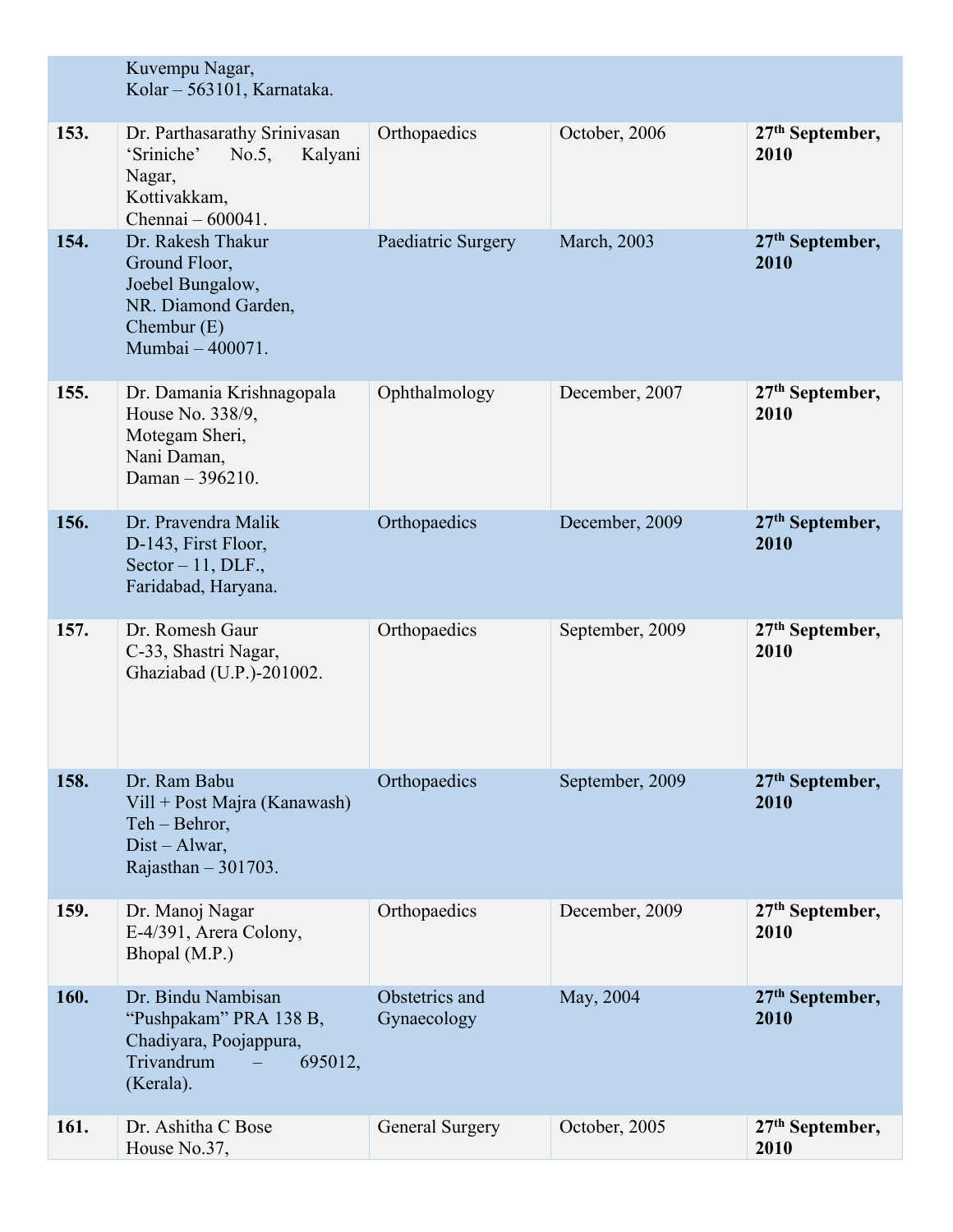|      | Unity Nagar,<br>Kuriachira, Thrissur,<br>Kerala – 680006.                                                                                                      |                           |                 |                                     |
|------|----------------------------------------------------------------------------------------------------------------------------------------------------------------|---------------------------|-----------------|-------------------------------------|
| 162. | Dr. Uttam Chand Saini<br>$No.C-29$<br>Nandpuri<br>Plot<br>Colony,<br>Hawa Sarak,<br>Jaipur, Rajasthan-302019.                                                  | Orthopaedics              | December, 2009  | $27th$ September,<br>2010           |
| 163. | Dr. Ravi Gupta<br>6 GA 3, Jawahar Nagar,<br>Jaipur, Rajasthan.                                                                                                 | Genito Urinary<br>Surgery | June, 2008      | $27th$ September,<br>2010           |
| 164. | Dr. Niranjan M. R.<br>#61, $6^{\text{th}}$ Floor,<br>Doctors Staff Quarters,<br>Hassan Institute of Medical<br>Sciences (HIMS),<br>Hassan - 573201, Karnataka. | <b>General Medicine</b>   | October, 2007   | 27 <sup>th</sup> September,<br>2010 |
| 165. | Dr. Suman Lilaram Jangra<br>B-502, Balaji – Krupa CHS,<br>Sector-28, Nerul-West<br>Mumbai-400706<br>Navi,<br>(Maharashtra).                                    | Nuclear Medicine          | September, 2009 | 27 <sup>th</sup> September,<br>2010 |
| 166. | Dr. Amit Kumar Mishra<br>B-189, East Kidwai Nagar,<br>New Delhi-110023.                                                                                        | Orthopaedics              | December, 2009  | $27th$ September,<br>2010           |
| 167. | Dr. Nirmal Mohanlal Patle<br>Plot No.5, Central<br>Excise<br>Colony,<br>Khamla, Nagpur - 440025.<br>(Maharashtra).                                             | General Surgery           | May, 2008       | 27 <sup>th</sup> September,<br>2010 |
| 168. | Dr. Shah Mehul Shirish<br>319, Vaishali Apartments,<br>30/31, Parekh Street,<br>Prarthana Samaj,<br>Mumbai - 400004.                                           | Anaesthesiology           | September, 2006 | $27th$ September,<br>2010           |
| 169. | Dr. Deepak S.<br>B-2, Malabar Castle,<br>UKS Road, Off Mavoor Road,<br>Calicut-673001. Kerala State.                                                           | Orthopaedics              | December, 2009  | $27th$ September,<br>2010           |
| 170. | Dr. Subhabrata Pal<br>$DL-147$ , Sector – II,                                                                                                                  | Anaesthesiology           | September, 2009 | $27th$ September,<br>2010           |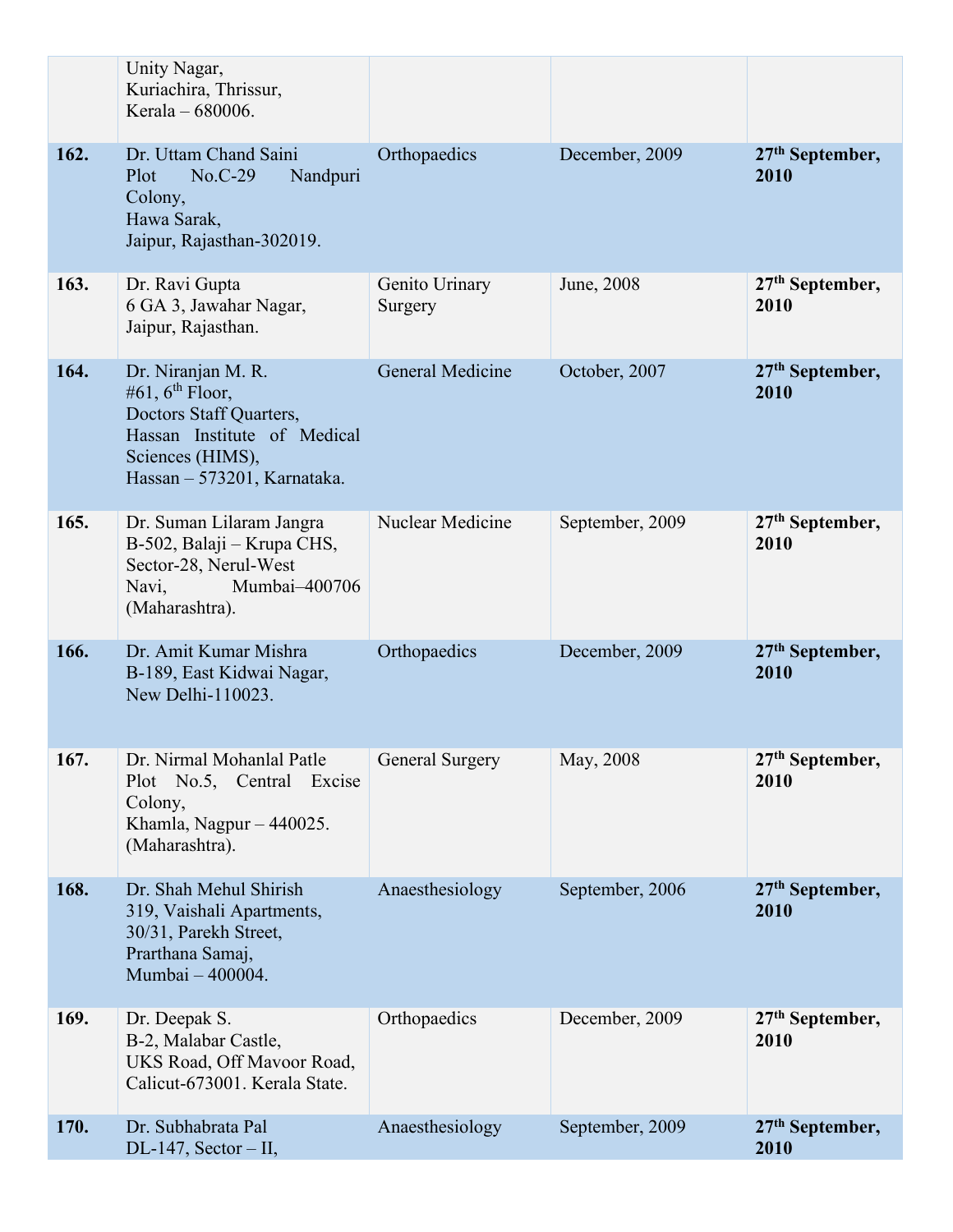|      | Salt Lake,<br>Kolkata - 700091.                                                                                                  |                                 |                 |                                     |
|------|----------------------------------------------------------------------------------------------------------------------------------|---------------------------------|-----------------|-------------------------------------|
|      |                                                                                                                                  |                                 |                 |                                     |
| 171. | Dr. Ahsan Ahmed<br>ViIL-Kuluri,<br>$P.O. - Salar,$<br>Dist. - Murshidabad<br>West Bengal $-742401$ .                             | Anaesthesiology                 | September, 2009 | $27th$ September,<br>2010           |
| 172. | Dr. Tahira Alauddin<br>$4/20$ , Mahavir Apartments – A,<br>Opposite. Rly. Station,<br>Mumbai - 400 612 (Thane)<br>(Maharashtra). | Obstetrics and<br>Gynaecology   | December, 2009  | $27th$ September,<br>2010           |
| 173. | Dr. Meenakshi Suneja<br>House No. 760,<br>Sector $-19$ ,<br>Faridabad-121002, Haryana.                                           | <b>Family Medicine</b>          | December, 2009  | $27th$ September,<br>2010           |
| 174. | Dr. Somendra Pal Singh<br>44, Surya Nagar,<br>Near Civil Court,<br>Agra $-282002$ (U.P.)                                         | <b>General Surgery</b>          | May, 2008       | $27th$ September,<br>2010           |
| 175. | Dr. Surabhi Sinha<br>C-403, Sabka Ghar C.G.H.S.,<br>Plot No.23, Sector 6,<br>Dwarka, New Delhi - 110075.                         | Dermatology $&$<br>Venereology  | December, 2009  | $27th$ September,<br>2010           |
| 176. | Dr. Tarun Goyal<br>C/o Shri R.N. Goyal,<br>Goyal Medical Store,<br>4, New Road,<br>Dehradun - 248001,<br>Uttarakhand.            | Orthopaedics                    | December, 2009  | $27th$ September,<br>2010           |
| 177. | Dr. Lekshmi Vijay<br>"Padmasree",<br>T.C. 13/238, Pettah,<br>Trivandrum--695024, Kerala.                                         | Dermatology $\&$<br>Venereology | May, 2008       | $27th$ September,<br>2010           |
| 178. | Dr. Atul Kumar Soni<br>H.No. 171 Rachna Nagar,<br>P.O. Govind Pura,<br>Bhopal (M.P.) - 462023.                                   | <b>General Surgery</b>          | May, 2005       | $27th$ September,<br>2010           |
| 179. | Dr. Rajinder Singh<br>101-B, Cosmos Building,                                                                                    | <b>General Surgery</b>          | October, 2004   | 27 <sup>th</sup> September,<br>2010 |